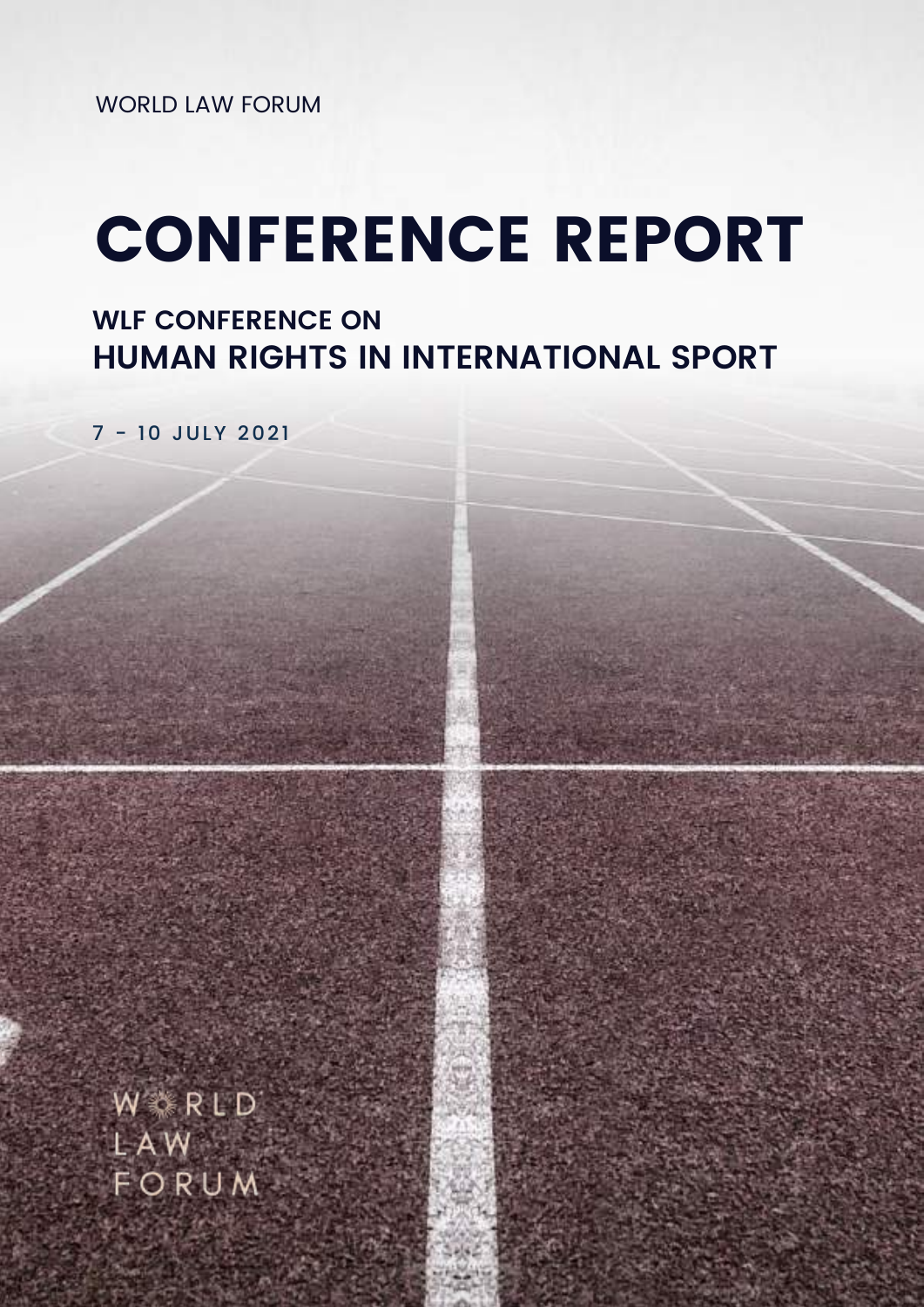# World Law Forum Conference on Human Rights in International Sport

Conference Report

Virtual Conference 07-10 July 2021

Cite as: World Law Forum, "World Law Forum Conference on Human Rights in International Sport Conference Report " (July 2020), available at:

#### Acknowledgment:

This report was drafted by Gauri Anand (Head of Research and Policy) and Julie Heezius (Research Assistant).

We also thank all the speakers and moderators of the World Law Forum Conference on Human Rights in International Sport for their contribution.

Copyright: World Law Forum Ltd.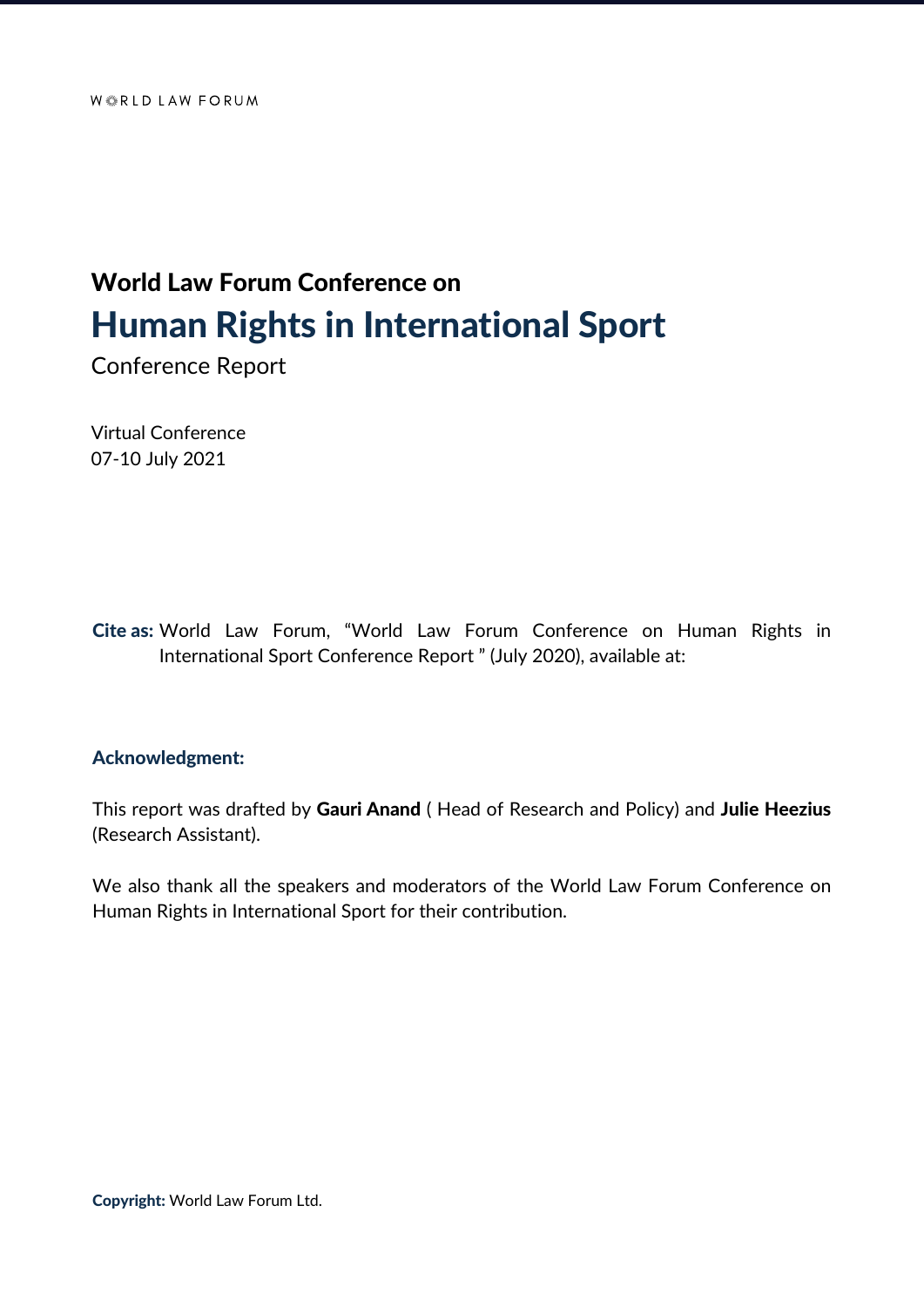# Table of Contents

| 04 |
|----|
| 05 |
| 06 |
| 06 |
| 08 |
| 10 |
| 13 |
| 16 |
| 29 |
| 22 |
| 24 |
|    |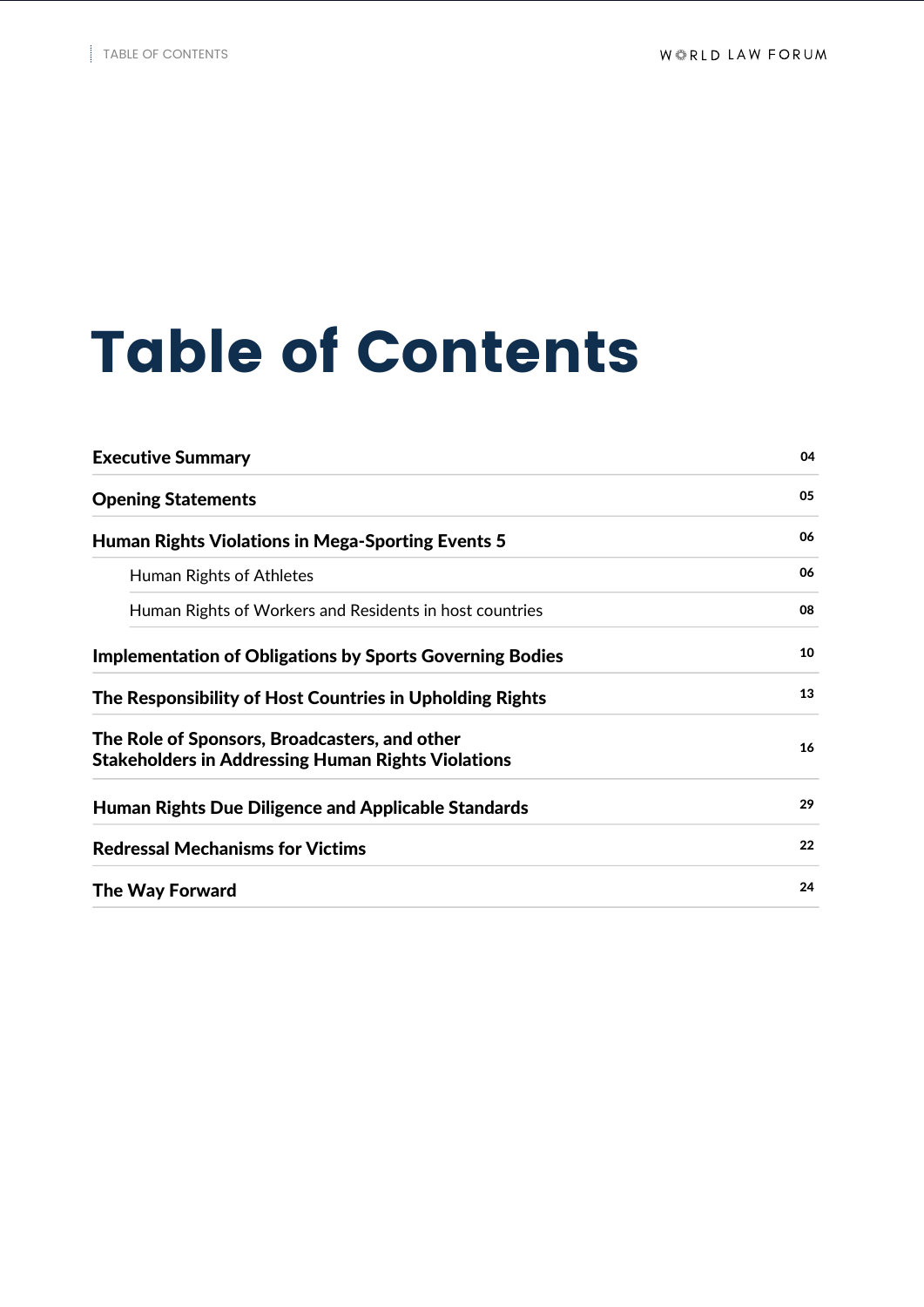# EXECUTIVE SUMMARY

Between 7th and 10th July 2021, the World Law Forum (WLF) hosted its first virtual conference on Human Rights in International Sport. With the Tokyo Olympics approaching and the FIFA World Cup 2022 and Winter Olympics 2022 also on the horizon, the Forum reckoned there was no better time to concentrate on the human rights issues that have marred mega-sporting events for a considerably long time.

Mega-sporting events are historically and officially known as events that bring together people from all corners of the world. However, these large-scale events have often violated the human rights of various individuals involved in either the creation of these events or of those who have participated as athletes. Despite the fact that most host countries, stakeholders, and other organisational entities involved in these events have human rights policies and have publicly condemned their violation, there are still many legal and institutional obstacles that permit these violations to occur.

The Conference consisted of thirty (30) speakers, who all shared their own experiences related to human rights in sports. There were a total of 8 panels that all addressed various aspects of human rights and international sports. Discussions ranged from the rights that athletes have to the responsibility of states and stakeholders in these large-scale sporting events, and ended with panel discussions on the optimal way to move forward. The panelists included athletes, officials of international organizations and federations, activists, and lawyers who were all able to share their own experiences within the sports human rights system. Panelists from diverse backgrounds were able to shed light on a number of nuanced aspects of human rights frameworks that exist and need to be put into place in order to create a more fair and just sporting world.

Without the support of the panelists, who shared their lived experiences, the World Law Forum would be ill-placed to commit to any of the work it hopes to achieve. The WLF Conference on Human Rights in International Sport is but a stepping stone towards mobilising greater efforts to achieve collective human rights objectives within sport, and the Forum hopes to do justice to these aspirations.

This report will demonstrate some of the key ideas and discussions that were presented during the conference. It will showcase the various opinions that each panel brought forward and some of the recommendations the panelists had to improve the current system.

# $W \stackrel{\text{\tiny \textit{NN}}}{\text{\tiny \textit{NN}}}$  R I D I A W FORUM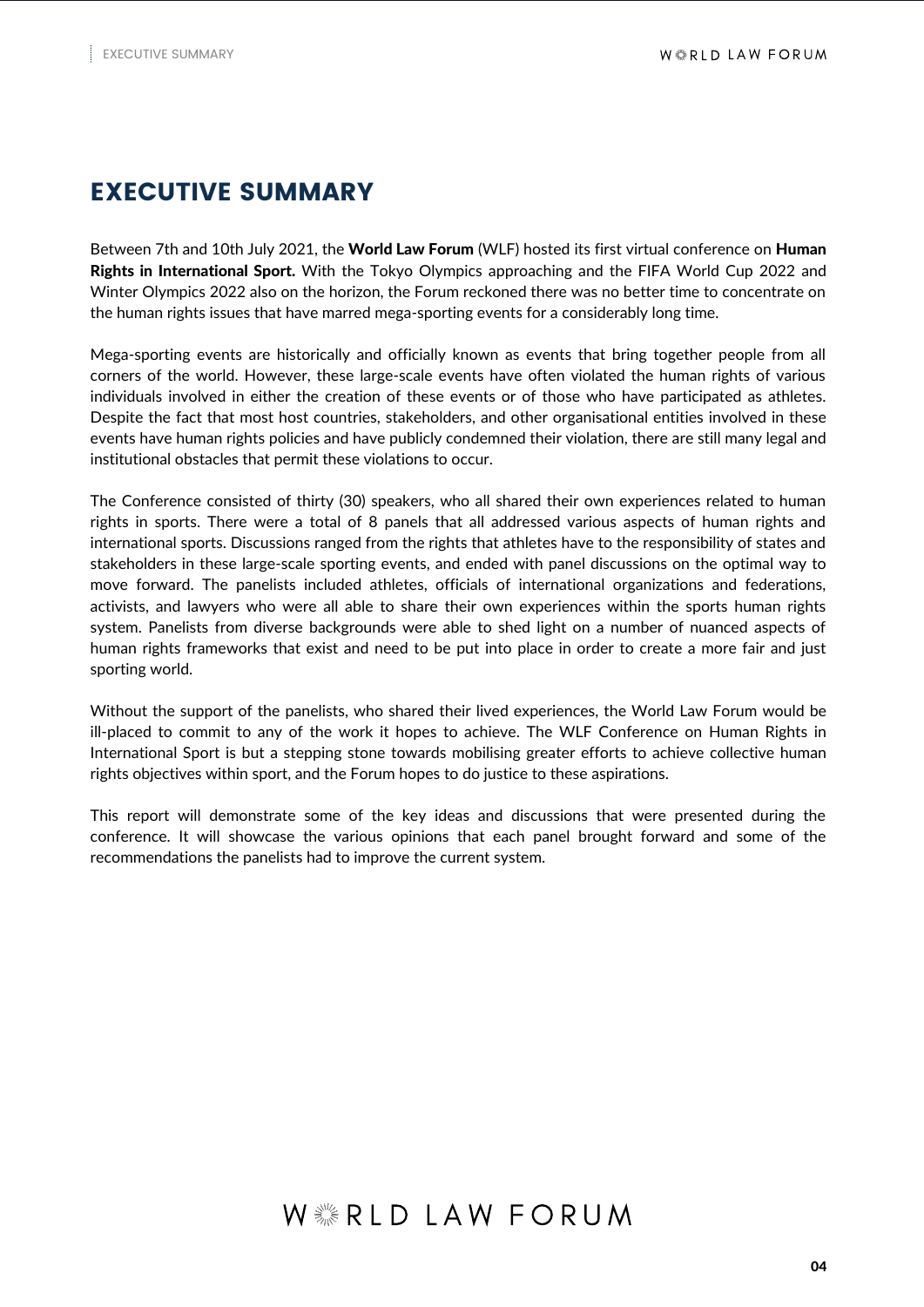# OPENING STATEMENTS

Pratik Bakshi, co-founder of the World Law Forum, welcomed all attendees to the four-day conference, expressing admiration for the resilience that individuals the world over have displayed in this difficult year, and condolences for those who have lost loved ones.

Sport has for centuries played a significant role, not only in peacekeeping, but also in aiding many in escaping difficult circumstances. At such a time, the UEFA Euro Cup and Tokyo Olympics have proven welcome distractions from the complexities of living through a pandemic, albeit accompanied by associated nuanced controversies. The sporting industry has become far more complex over the years, giving rise to several issues with deep social impacts. As Pratik emphasized, these issues need to be addressed, and addressed soon. For instance, the developments in Tokyo and Qatar revolving around freedom of expression and labour rights respectively have been welcome improvements, but are only small steps towards the larger goal of placing human rights at the heart of international sport.

Pratik noted that over the last year, the controversial Rule 50 of the Olympic Charter has attracted debate, with the Olympic Committee making the decision to uphold it, albeit with relaxations, in early 2021. This is an important decision to consider, especially at a time when political voices are being increasingly suppressed in countries across the world. Given the dynamic shifts witnessed by the world of sport through constantly changing political and economic landscapes, and the many upcoming international mega-sporting events over the next year, the World Law Forum has felt that this is the most appropriate time to host this event to discuss the burning issues involving human rights in international sport. With speakers from wide-ranging backgrounds, including record-holding athletes, officials from international bodies, lawyers, activists, and academics, this four-day event covered issues of the rights of athletes, workers, and citizens involved in the staging of large sporting events; the role that sports governing bodies, host countries, and sponsors and broadcasters can play in upholding human rights; as well as aspects of human rights due diligence and redressal mechanisms for victims. We concluded this conference with a panel on the way forward for human rights in sport.

Pratik underscored his hope that this platform helps the forum expand its work involving business and human rights in sport, and lets the organization create meaningful and tangible outcomes involving changes in policy and implementation. Concluding his address, Pratik, on behalf of himself and the World Law Forum, indicated that he hoped all participants would make the most of the four days to extract as much as possible out of this learning experience, and officially opened the series of panels.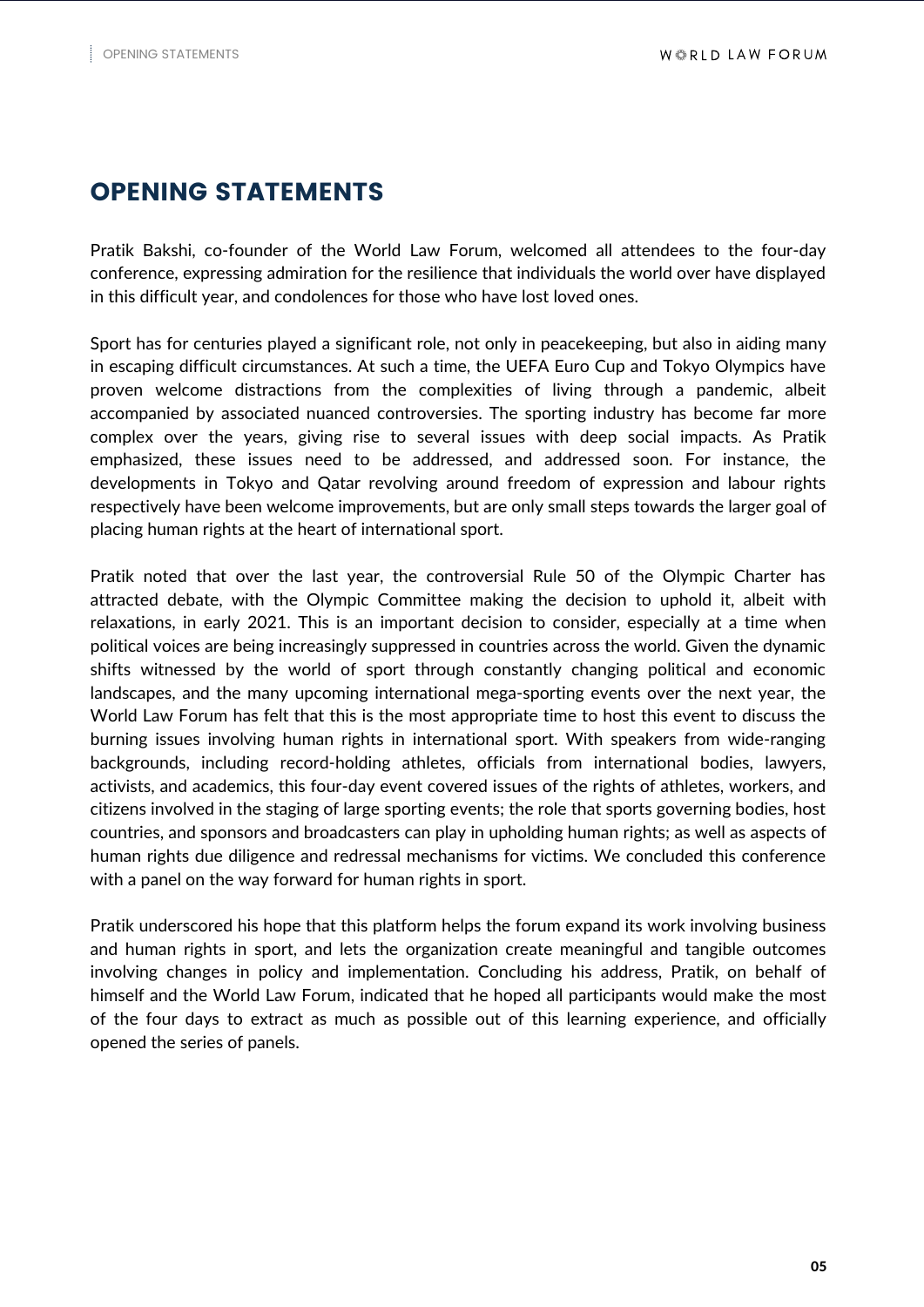### HUMAN RIGHTS VIOLATIONS IN MEGA-SPORTING EVENTS

The first panel on human rights violations in mega-sporting events was divided into two sections - the first, on the rights of athletes; and the second, on the rights of workers and citizens in host countries.

#### HUMAN RIGHTS OF ATHLETES

The panelists who were part of the discussion on the rights of athletes were Paul J Greene, Esq., Founder of Global Sports LLC; Matthew Graham, Director of Legal & Player Relations, World Players Association; Kat Craig, Founder and CEO of Athlead; and Blake Leeper, who is an eight time Paralympic track and field international medalist. This panel was moderated by Tanya Kini, Community Manager at She Sports Switzerland.

During the course of the panel on the human rights of athletes, the panelists brought forward insightful assessments of the human rights of athletes. The session commenced by delving into personal accounts of athletes in circumstances where they face discrimination at the hands of sports governing bodies. When human rights are being violated in international sports, many institutional errors occur. As some of the panelists stated, it is often the athletes' own responsibility to hold these governing bodies accountable, and it is their responsibility to keep sports safe and fair, an approach that is incredibly unfair and arbitrary. For some athletes, enforcing human rights can be a dangerous occurrence without the proper institutional practices and remedies in place. Athletes either face professional sanctions and risk being banned from competing in future games, or they face profound physical or emotional distress because the correct human rights mechanisms have not been put in place.

A key issue that was identified during this panel was the sports governing bodies' adamance to self regulate. However, self-regulation must then be accompanied by the responsibility to protect the players and provide remedy - a responsibility that is often shirked. An essential part of having an appropriate human rights framework and accompanying mechanism is that players can bring forward cases where their rights have been violated without any consequences. Many have called for sports governance bodies to enforce the UN Guiding Principles on Business and Human Rights. One of the crucial aspects of these Guiding Principles is access to remedy. As many athletes have stated, taking on the Court of Arbitration for Sport (CAS) or any of the governing bodies is a challenging and expensive campaign. If sports governing bodies wish to self regulate, they must have the appropriate mechanisms and institutional arrangements set up. For example, in cases where female athletes have faced sexual abuse they were only able to present their case to a panel of white men; a female representative was unavailable.

When it comes to human rights, pro athletes are often short-changed, with their careers put at stake. Firstly, they are not allowed to unionise, which prohibits them from freely expressing themselves. Additionally, if an Olympic athlete violates the Olympic Charter, they can face career ending consequences. The International

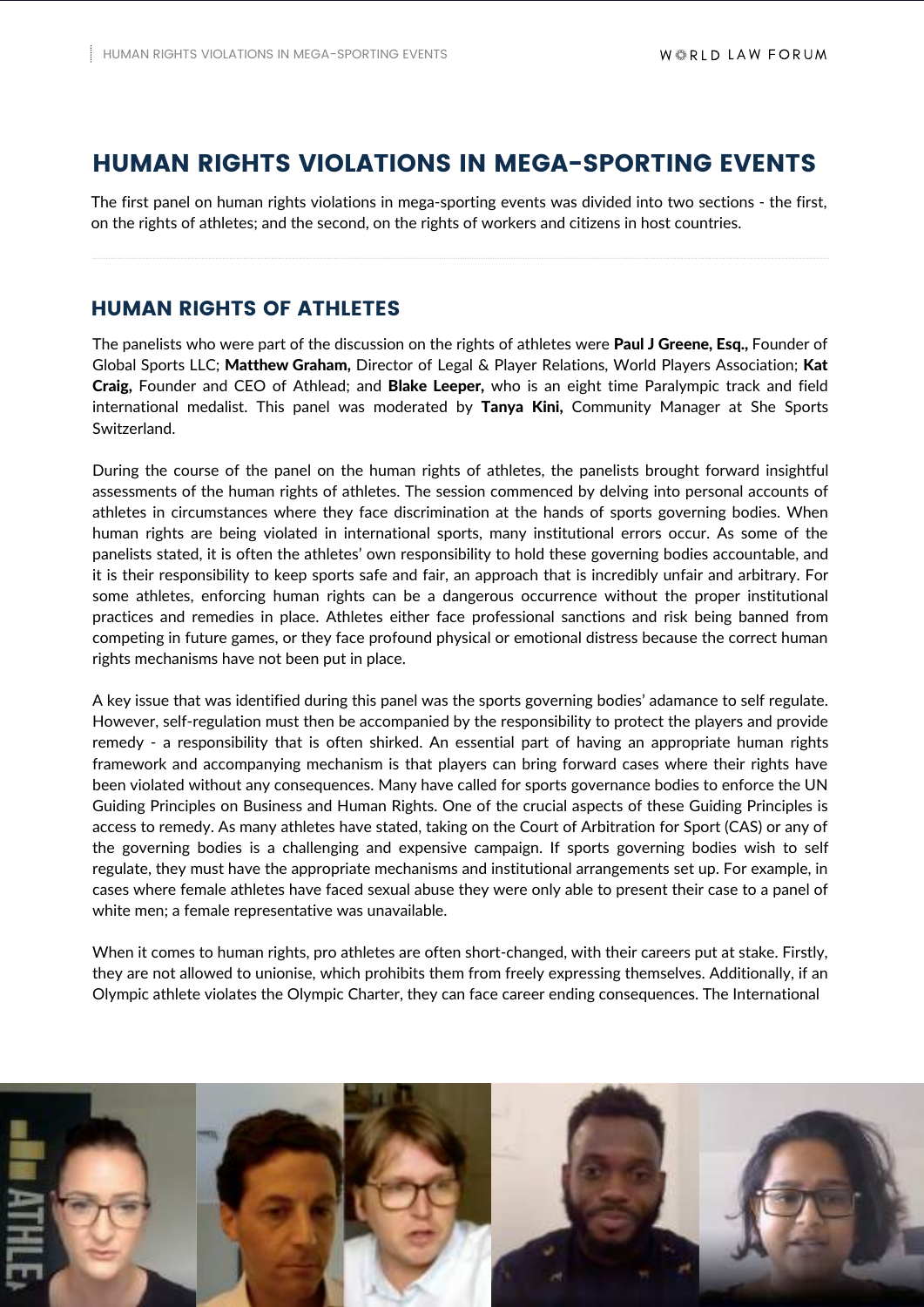Olympic Committee (IOC) comes up with rules based on the Charter, and athletes have to adhere to them if they want to participate. Rule 50 of the IOC, which forbids any kind of "demonstration or political, religious or racial propaganda" at venues, has faced significant backlash in the months leading up to the 2020 Olympics. The Rule severely impacts athletes' right to free speech. The IOC claims that the Olympics have always been apolitical. However, many historical events contradict this statement. In the 1936 Olympics in Berlin, many German athletes saluted Hitler through the infamous 'Heil Hitler' salute despite the IOC banning all Aryan superiority propaganda, without being banned from the Games. However, at the Mexico City 1968 Olympics, Tommie Smith and John Carlos protested the treatment of African Americans in the United States, and were promptly banned from the Olympics. Subsequently, in the 2016 Rio Olympics, the IOC created a refugee team to call attention to the refugee crisis. Therefore, it cannot be denied that the Olympics on multiple occasions has been political. While athletes do have the opportunity to challenge rulings, these challenges are often unsuccessful.

In 2014, Principle 6 was included in the Olympic Charter, stipulating that athletes could not be discriminated against on the grounds of their sex and sexual orientation. Even though this was an important milestone, we continue to see that transgender athletes cannot compete. Openly trans athletes are competing in this year's Tokyo Olympics for the very first time.

Also discussed, was the competence of the CAS to hear matters involving human rights aspects, given that it was originally not created to adjudicate matters of this nature and that often, the arbitrators do not have human rights training or backgrounds. Also, of relevance, is the lack of transparency within the CAS structure for those approaching the Court as witnesses or victims. There is an absence of checks and balances, as the body is a private entity and its inner workings are not subject to larger scrutiny and accountability. However, the panel did note that the subjectivity of the decisions based on the judges on the panel cannot be attributed to an overall incompetence of the body. The CAS has been trying to address issues within its machinery, and has attempted, with limited success, to put in place protections for complainants and other parties that are adversely affected by its current structural inadequacies.

The session ended with certain proposals for the international sports system. One of the paramount issues in athletes' human rights is that the governing bodies are failing to protect them. They have to abide by public policy and respect human rights. More importantly, governing bodies need to be diverse; they are predominantly governed by white males who have an astonishing amount of power in sports that mainly rely on female athletes and athletes of colour. It is important that governing bodies make a binding commitment to international human rights standards and implement the UN guiding principles on Business and Human Rights, as the autonomy of sports is conditional upon respect for human rights.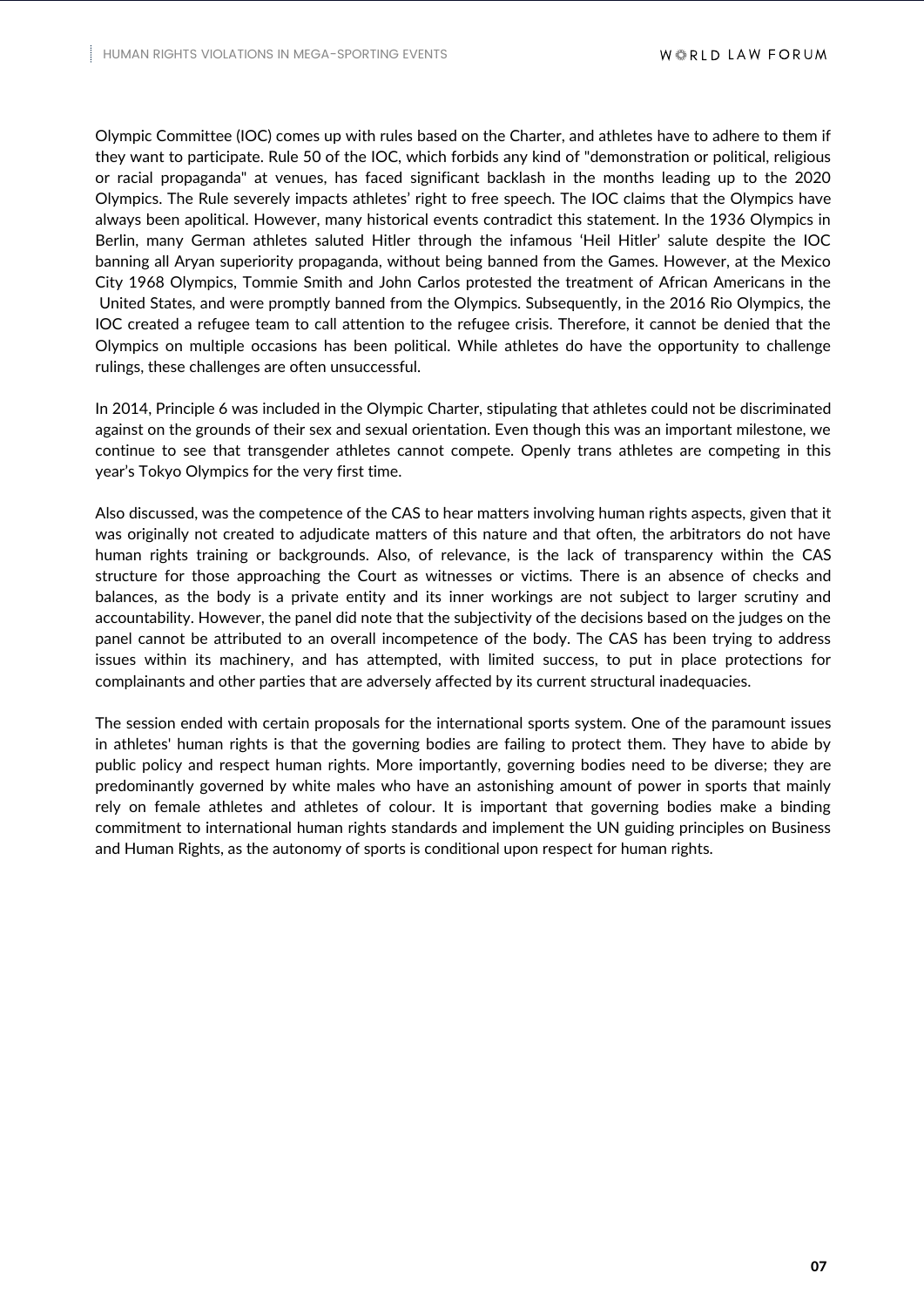#### HUMAN RIGHTS OF WORKERS AND RESIDENTS IN HOST COUNTRIES

In the second panel of the conference, the rights of workers and residents in host countries were discussed. The panelists for this discussion were Dr. Giovanni Di Cola (Special Advisor, Office of the Deputy Director General, International Labour Organisation); Phylesha Brown-Acton, Co-Founder and Executive Director, F'INE Pasifika Aotearoa Trust; Dr. Chamindra Weerawardhana, Author, Political Analyst, and Human Rights Advocate. The panel was moderated by **Almas Shaikh**, who is a human rights lawyer.

Several arguments were presented to illustrate discriminatory policies in sports and the negligence of international human rights, augmented by the numerous allegations of human rights abuses emerging prior to the upcoming Qatar FIFA World Cup 2022. The session commenced by continuing the discussion from the preceding panel on the rights of athletes, focusing on gender-based injustice within sports. Women, especially women of colour, are the ones who most frequently suffer discrimination. This is often upheld through stereotypes and the framing of information that often leads to misinformation. In addition, there is a lack of sponsorship and media attention. Because the sporting world is often controlled by white, male Europeans, individuals from other regions and communities feel there is a lack of support for their unique problems.

As mentioned in the previous panel, the IOC recently added a provision stating that athletes will not be discriminated against based on sex or sexual orientation. However, the sporting sector has not yet created a system where bodily autonomy is upheld. It often starts with the manner in which the media portrays trans athletes and tries to vilify them. It is also important to address inter-sex discrimination in sports. Although this is difficult, many activists have called for sporting regulations to have a more open dialogue with activists, governments and other stakeholders. Sports governing bodies function along conservative practices that appease the majority that is in power, such that the right to play and participate in these mega sporting events is controlled by a binary viewpoint of what gender is.

Sports federations often claim to use best practices, arguing that their rules and regulations are based on equality and uniformity. However, a great deal of systemic discrimination arises from the expectations of uniformity. In the drive for uniformity, we often see that women of colour are often discriminated against, especially impacting women athletes of lower economic status who are from the global south.

The UN, through resolution *40/5* on the *elimination of discrimination against women and girls in sport*, has called for sports federations to cease all humiliating and unnecessary medical procedures. In pursuance of the same, both the UN and South Africa supported Caster Semenya. We can see many more examples in the Olympics, such as the cases of Christine Mboma and Beatrice Masilingi, who were both banned from competing in the 2020 Tokyo Olympics for having a naturally high testosterone level.

These issues are multi-faceted. Many human rights activists do not oppose certain regulations that can be seen as an advantageous asset. However, the application of those rules are very uneven. For example, Michael Phelps was recorded as having a lung capacity of 12 litres while the average man has a capacity of

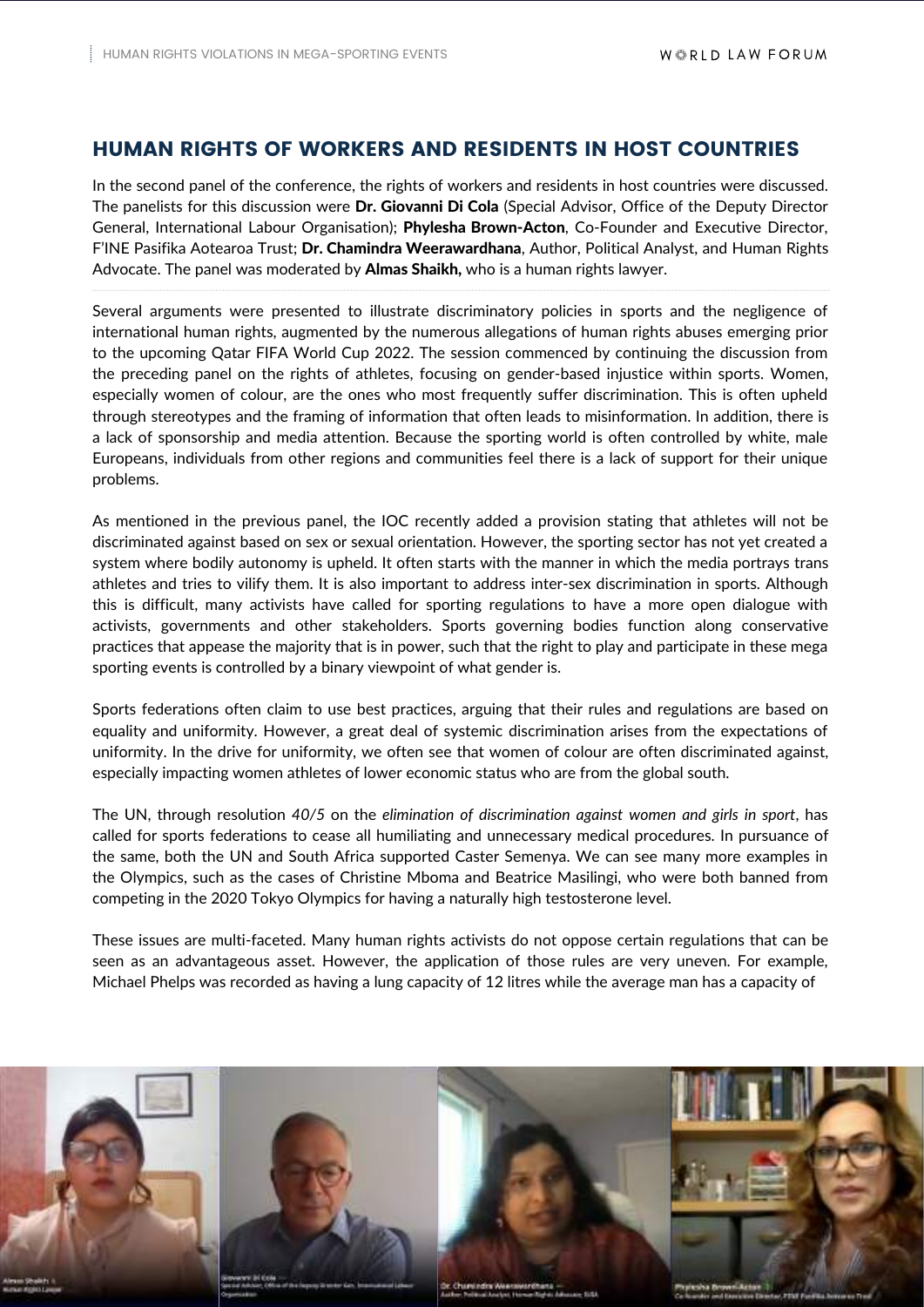6 litres. Usain Bolt has a higher proportion of fast-twitch to slow-twitch fibres, which is considered to be his 'superhuman feature'. In both cases, these advantageous functions have been considered to be natural features.

We do occasionally see that athletes' rights are upheld. Dutee Chand challenged the IAAFs hyperandrogenic ruling and caused the IAAF to change their regulations. It took her two years to win this case, and although this was considered a victory for Chand, who competes in 100 m and 200 m events, the IAAF then claimed that the rule would continue to be applied to runners who participated in the 400 meter to 1-mile run, effectively ending Caster Semenya's career.

The subsequent portion of the conference focused on labour rights and the institutional practices around it. Over the years, much focus has been on the rights of athletes, with the peripheral rights of workers largely ignored. However, the issue has gained more attention with significant work being done to alleviate the situation of workers involved in mega-sporting events. The panelists discussed the importance of a constant engagement between the sports federations and the relevant actors. Recently, relevant platforms have been created involving cooperation between federations and bodies such as the International Labour Organization (ILO) and the Center for Sports and Human Rights.

An influential document in this sphere was John Ruggie's report, commissioned by FIFA in light of the adverse human rights impacts the governing body was accused of having in its global operations, including the death of migrant workers in Qatar. It provided the distinction between being responsible for organizing an event and being in control of all the elements that lead to a good legacy. Since then, sports governing bodies have been endowed with greater responsibility when it comes to activities involved in the staging of mega-sporting events. For example, World Athletics has recently stated that universal human rights do not apply to private entities. The panel pointed out that this statement is inherently false, as human rights are universal rights and not simply applicable to State bodies. This includes the fundamental rights of workers, the freedom of association, freedom of collective bargaining, rights against child labour and those against trafficking, among others. Obligations of federations, do not, however, absolve States of responsibility for the violation of human rights within their respective territories.

The legacy that mega-sporting events leave behind must also address aspects of the rights of citizens in host countries. In the past, host countries with poor human rights track records have reacted poorly to international criticism of regressive domestic laws. Leading up to the events, activists and citizens have been arrested, with States clamping down against internal criticism through the use of violence. Citizens also face issues such as displacement and eviction in order to accommodate large-scale events. In granting host status, governing bodies must also consider the impact the event will have on people living in the host countries, and make sufficient arrangements as part of their due diligence. As the Ruggie Report indicates, how a country intends to address human rights issues within its jurisdiction must be part of the evaluating criteria during the bidding process. This does not necessarily mean the pre-emptive exclusion of countries from the process. It is simply a means to create a framework inorder to improve conditions in the years leading up to the event, thereby leaving behind a greater legacy after its completion.

One of the main issues with sports, as mentioned before, is that it is a very autonomous world. In 1995, *Union Royale Belge des Sociétés de Football Association ASBL v Jean-Marc Bosman (Boseman Case)* was a very impactful ruling for athletes. It held that sports laws are not outside the scope of national and international law. The freedom of establishment and movement is applicable to everyone, including football players.

An important concluding element of the panel discussion was the role consumers of sport play in creating safer sporting ecosystems. As consumers of sport, it becomes important for not only individual sports fans, but also officials to demand accountability and stand up against structural inequalities that further systems of bias and exploitation within the sports industry. Acknowledging privilege and unlearning ingrained biases are integral aspects of addressing the ever-growing concerns of rights violations. Changes must begin at the top of the chain, so that they may reflect at all stages of the MSE life-cycle.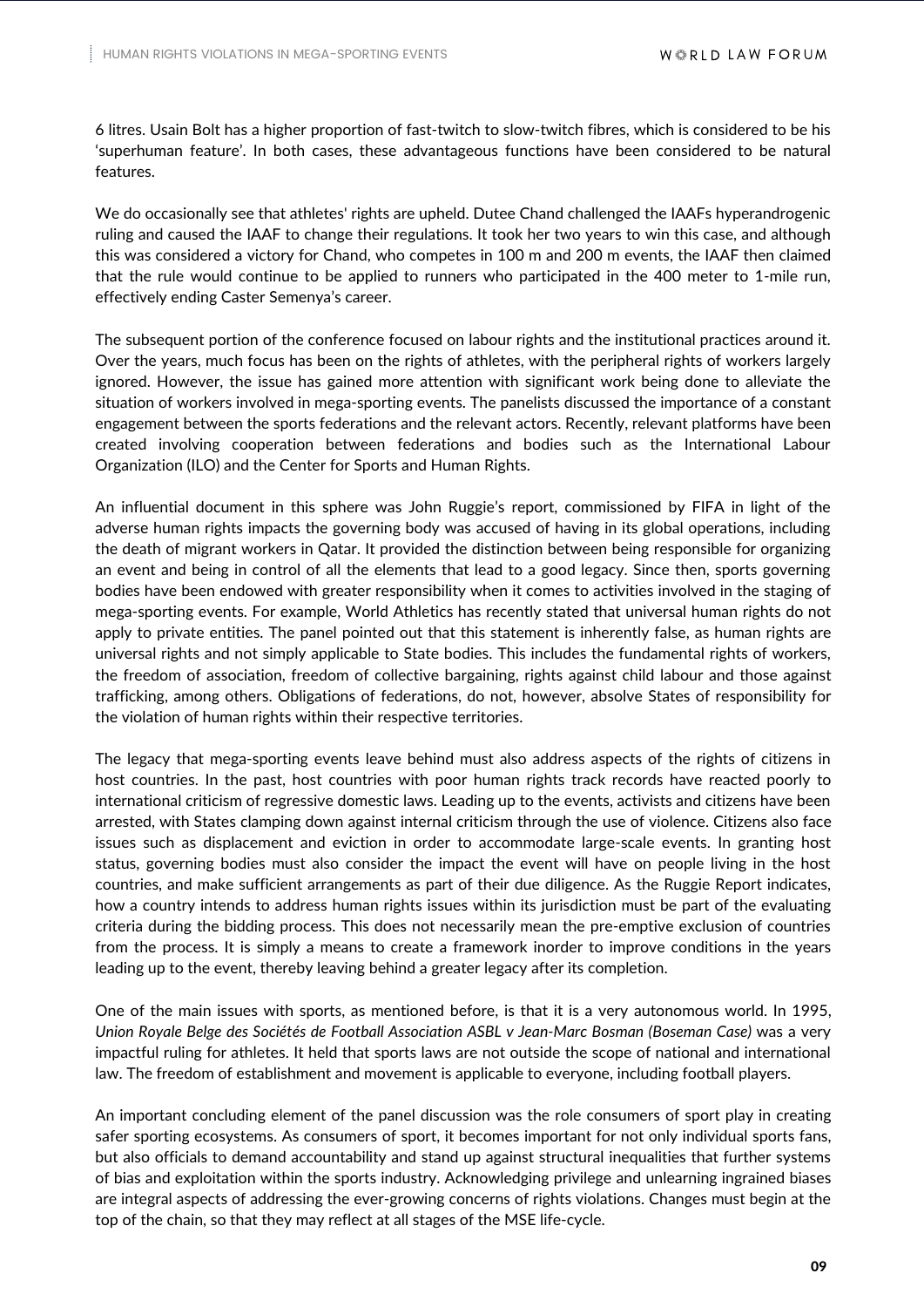## THE RESPONSIBILITY OF HOST COUNTRIES IN UPHOLDING RIGHTS

Alessandro Oliverio, attorney at law, isportlaw; Guido Battaglia, Head of Policy and Outreach at the Centre for Sport and Human Rights, Nan Sato, attorney at law, Field-R Law Offices, and Faraz Shahlaei, Adjunct Professor & JSD Candidate, Loyola Law School.

Multiple players hold responsibility during the staging of mega-sporting events. This panel discussed the responsibilities of the host countries and their role in upholding rights. States are the primary parties to international human rights treaties and are also held responsible for human rights violations in sports. It is incredibly important that States recognize both the positive and negative social and economic impacts mega-sporting events can have on their countries. On the one hand, it can provide jobs and create economic revenue. However, it can also amplify discrimination, violate labour rights and athlete's freedom of expression. The panelists pointed out that there are many State actors involved when it comes to megasporting events, and it can be a complex task to align them all and ensure full human rights compliance. However, if national governments, local and municipal authorities, workers unions, sports bodies, civil society, and other stakeholders all play a role, it is not impossible for mega-sporting events to leave behind a positive legacy and impact.

When looking at Qatar, we see that many of the workers did not have contracts and were working under the highly controversial *kafala system.* There were numerous health and safety issues present and migrant workers were in extremely vulnerable positions. Despite Qatar saying that they were not liable, and that responsibility lay with the independent contractors, the country is still responsible for modern slavery allegations. One of the main tools for host countries to use to ensure human rights compliance in business are the UNGPs. The UNGPs contain both the State's obligations and duty to protect human rights, and the corporation's duty to respect human rights. As of 2017, the Host City Contract for FIFA must contain an anti-corruption and human rights principles clause.

The Paris 2024 Olympics will be the first mega-sporting event to expressly reference the UNGPs. Past contracts contained clauses stating that host countries would protect and respect human rights. The 2024 Olympics contract states these rights would be protected in a *'manner consistent with all internationally recognised human rights standards and principles, including the UNGPs'*. In addition to the reference, France has also introduced two new national laws. In 2016, the Sapin II Law was passed, which addresses anticorruption and enforces compliance with international standards in transparency. Secondly, in 2017, it passed the Duty of Vigilance Law, which is France's new corporate human rights obligation, requiring companies in France to identify and prevent human rights risks related to their business practices. In addition to various new laws, Le Celce de la Compliance came up with a new initiative, Compliance 24,

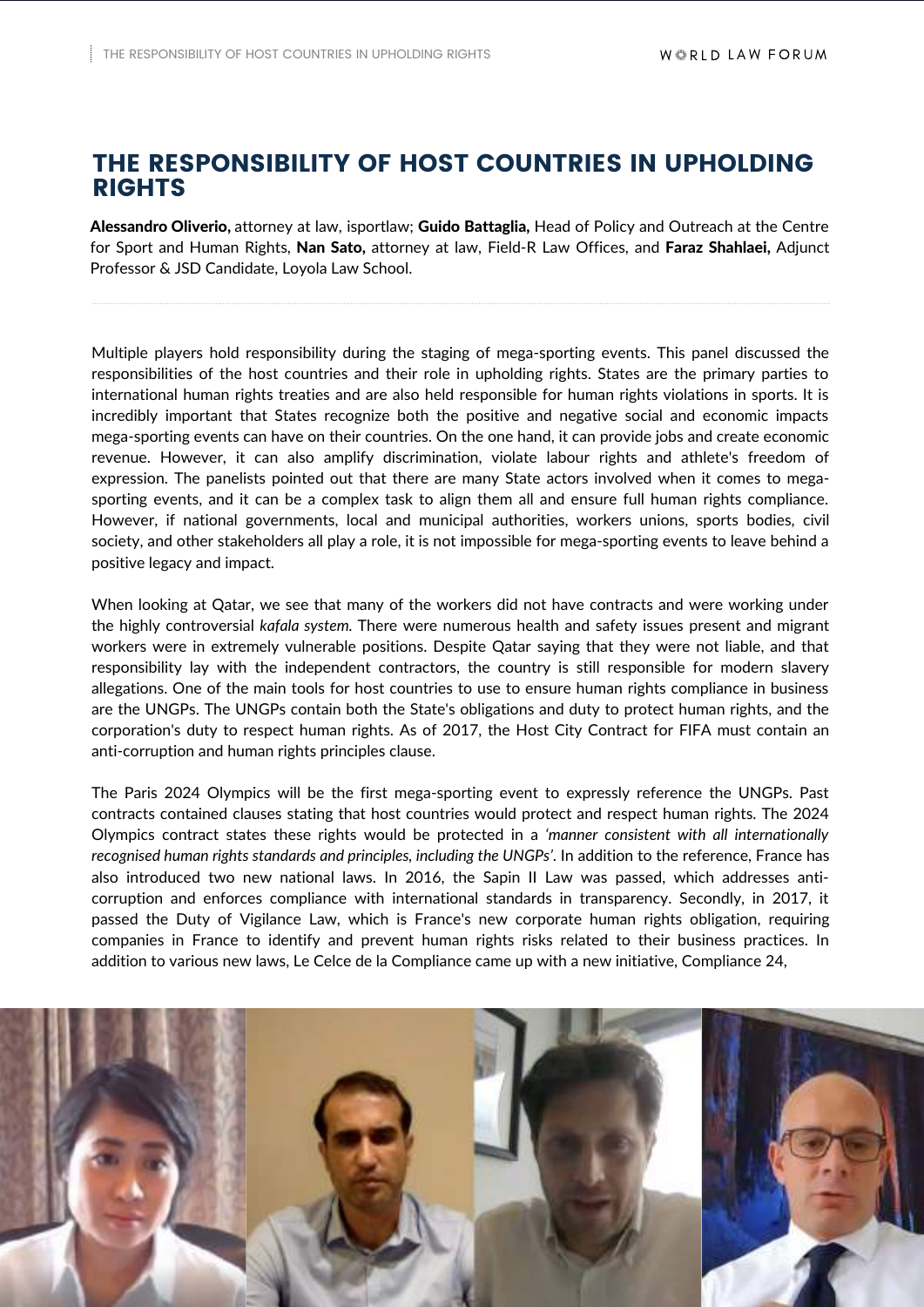is a group of international opinion-makers who will propose a detailed framework for the components and the monitoring of the Paris 2024 Compliance program.

The panel continued with the presentation of several recommendations that States could adopt to assist in implementing and upholding rights. Firstly, all States should adopt minimum standards on protections and compliance. These are developed with the United Nations, the International Labour Organisation (ILO), and other stakeholders like the Center for Sports and Human Rights. Secondly, States must aim to have a permanent independent human rights committee that oversees human rights issues related to megasporting events, conducts on-site inspections, makes reports and gives recommendations. We already see some of these practices taking place in many jurisdictions and sports. For instance, Formula 1 adopted a Modern Slavery Act and a hotline for people to report abuses. For the Tokyo Olympics, the ILO and Tokyo agreed to promote socially responsible labour practice standards for sustainability and the upholding of human rights in the procurement of licences and in supply chains. Lastly, it is important to create a human rights legacy where states, sports governing bodies and stakeholders work together. This powerful legacy also benefits the host city in demonstrating their commitment to human rights.

The Center for Sport and Human Rights is a key player in creating a positive legacy in mega sporting events, especially considering the number of actors involved. The Center includes government agencies, UN agencies, sports bodies, NGOs, trade unions, sponsors, and broadcasters. They regularly meet in working groups and are the human rights organisation for the world of sports. In addition, they make tailor-made advice for certain sporting events, aiding in the development of tools and guides for everyone involved in the events. One of their most prolific guides is the Mega-Sporting Event Lifecycle: Embedding Human Rights from Vision to Legacy. This guide was created by a working group that was chaired by a government and an international trade union representative. It contains elements of good practice at each stage of the Mega-Sporting Event lifecycle, to ensure transparency and that human rights are upheld.

It is becoming evident that host countries, too, are making efforts to include human rights in their games. Tokyo has adopted several measures to try and make it one of the most inclusive games. The first is by the Tokyo Organising Committee for the 2020 Olympic & Paralympic Games (TOCOG), wherein the Committee created a human rights grievance redressal mechanism to deal with any complaints. Even though these complaints do not seek any punitive measures, they are meant to facilitate communication between the parties. The TOCOG has seen between 12-13 claims so far, of which all but one were rejected for lack of jurisdiction. One of the problems that the lack of enforcement can be attributed to is the limited resources that bodies connected to the organizing committees are able to assign to resolution mechanisms. Furthermore, multiple and different actors are involved in the violation of rights, creating jurisdictional challenges. The panel discussed the need to have an independent mechanism or entity that would be able to file civil lawsuits in the national courts and manage independent arbitrations. This would address the conflict that entities such as TOCOG face while dealing with claims.

TOCOG has stated that they want these games to be the most inclusive ever, and they wish to incorporate diversity, equity and inclusion into every aspect of their operations. Moreover, they have stated that the UNGPs will be applied in a three-pronged manner. *Firstly*, it will be integrated into the day-to-day activities of workers, volunteers, officials, and everyone who works at the Olympics. *Secondly*, it will be implemented during the games at event venues. This would apply to athletes and supporters. *Lastly*, efforts are underway to ensure that sourcing and supply chain workers' human rights are protected.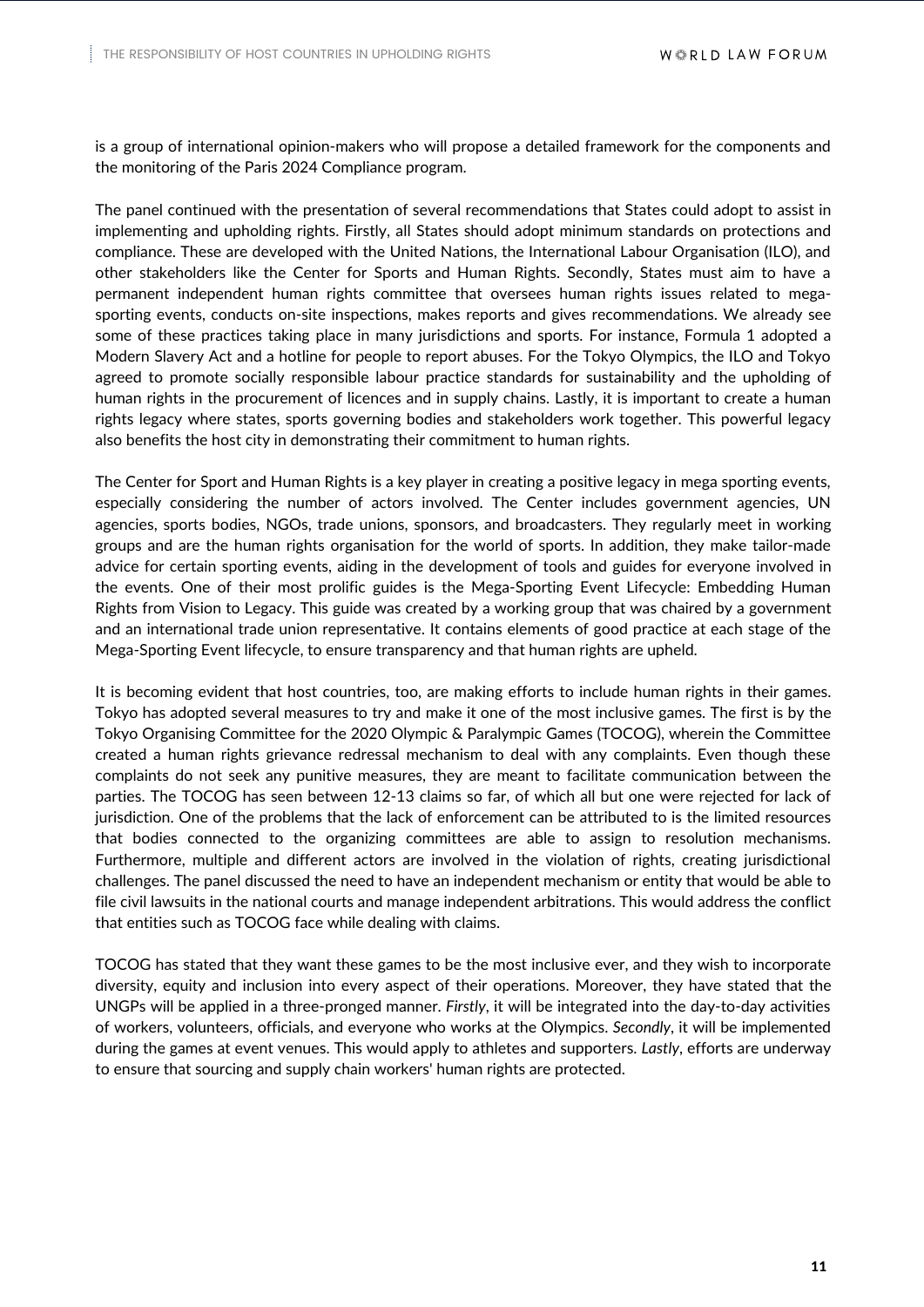TOCOG has also set up a Pride House Tokyo which will have a number of features such as pop up information centres to spread information and awareness about LGBTQA+ and other sexual minorities, and provision of support to LGBTQA+ athletes, friends, family, and spectators. Japan has created a three-phase system for the games. The first phase is Toward 2020, where everyone related to the games is informed about human rights issues, sustainability and other aspects of diversity and inclusion. Second is United 2020, during the games where everyone celebrates their diverse backgrounds, and it all comes together during the games. Lastly, Beyond 2020, which commences once the games have ended, aims to create a sustainable and inclusive society and practice that endures. The protections adopted by Japan to safeguard child athletes also received domestic and international attention following the Human Rights Watch report on the abuse of children titled "I was hit so many times I can't count". The report also likely encouraged increased commitment from sporting organizations.

The concluding discussion involved the timing of the Games. While the panel agreed that a number of measures had been put in place to ensure the safety of the athletes and citizens, one panelist was of the opinion that holding an event with insufficient safeguards in the middle of the pandemic would be irresponsible and a risk to public health. Japan has since seen a spike in the number of COVID-19 cases following the commencement of the Olympic Games.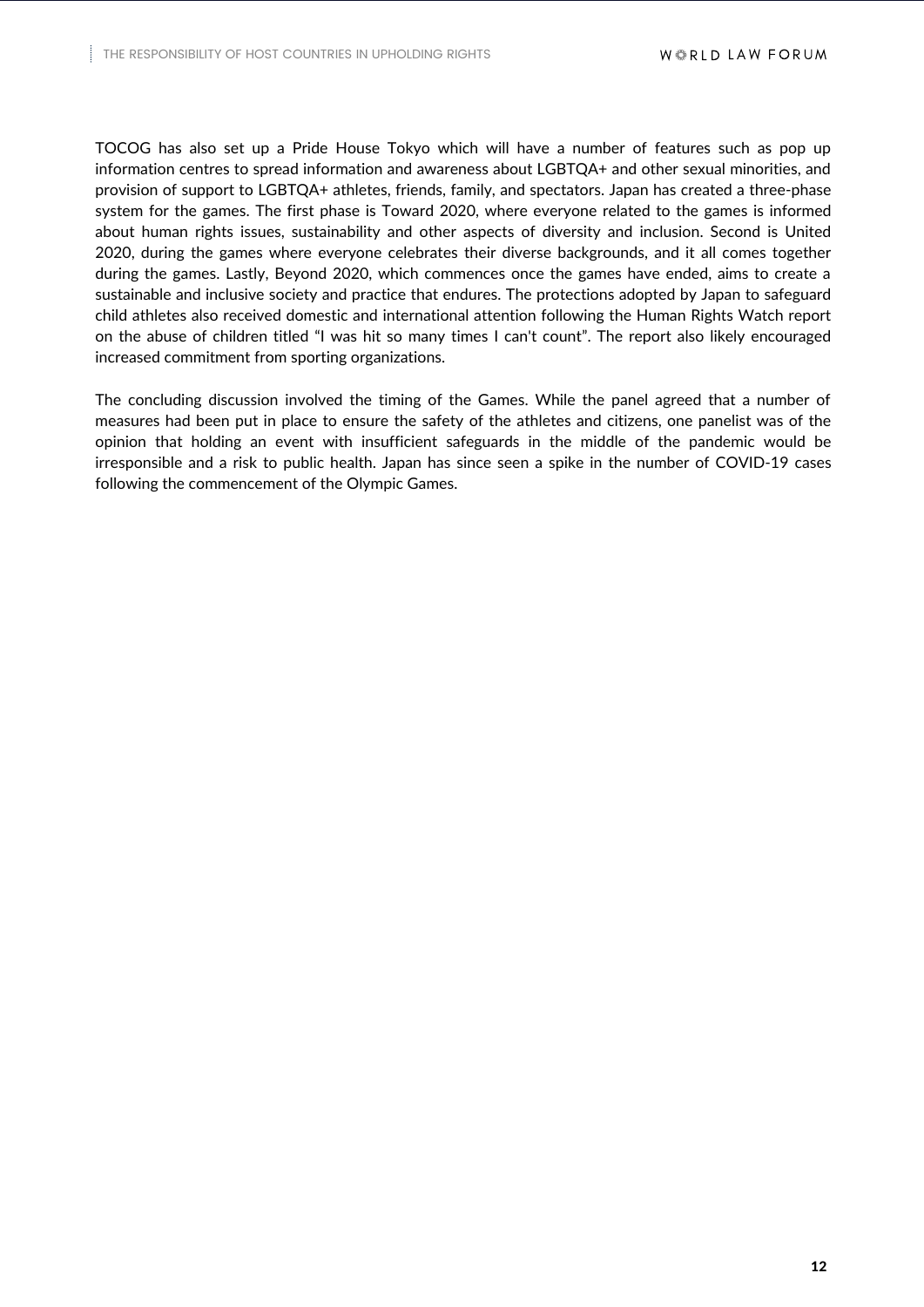# IMPLEMENTATION OF OBLIGATIONS BY SPORTS GOVERNING BODIES

Jonathan Taylor QC, Partner Bird & Bird, Andreas Graf, Head of Human Rights and Anti-discrimination of FIFA, and Michele Krech, Doctoral Candidate at NYU Law.

During the third panel discussion, the role of sports governing bodies in addressing human rights was brought into perspective, with particular focus on FIFA's human rights policy and the role of the CAS in arbitrating matters involving human rights. The panelists for this session were Andreas Graf, Head of Human Rights and Anti-discrimination at FIFA and Jonathan Taylor QC, Partner at Bird & Bird. The panel was moderated by Michele Krech, Doctoral Candidate at NYU Law.

The discussion started by looking at the obligations from the sports governing bodies' perspective. These obligations were categorised into three types:

*First*, the bare minimum, which would be what they are 'technically' responsible for. For example, FIFA's headquarters are in Switzerland. Therefore, they are required to comply with the basic national law of Switzerland. In addition, when they have an event in another country, they are required to comply with those national laws. However, FIFA has recognised that this is not enough.

*Second*, the actual minimum, which would require the governing body to respect international regulations in accordance with the UNGPs. John Ruggie's 2016 report published its recommendations for FIFA on how to respect and embed human rights globally. It outlined the necessity to follow the UNGPs and perform due diligence checks.

*Third*, moral responsibility, which requires organisations to do more than just avoid causing harm, and to use their platform to drive change.

In response to the feedback, criticism, and consultations, FIFA published *FIFA'S Human Rights Policy 2017.* They identified the 3 most significant human rights risks, i.e., risk associated with sporting events, risk associated within FIFA football governance globally, and risks within FIFA. In addition, FIFA also expanded their new due diligence mechanisms. They divided them into three phases

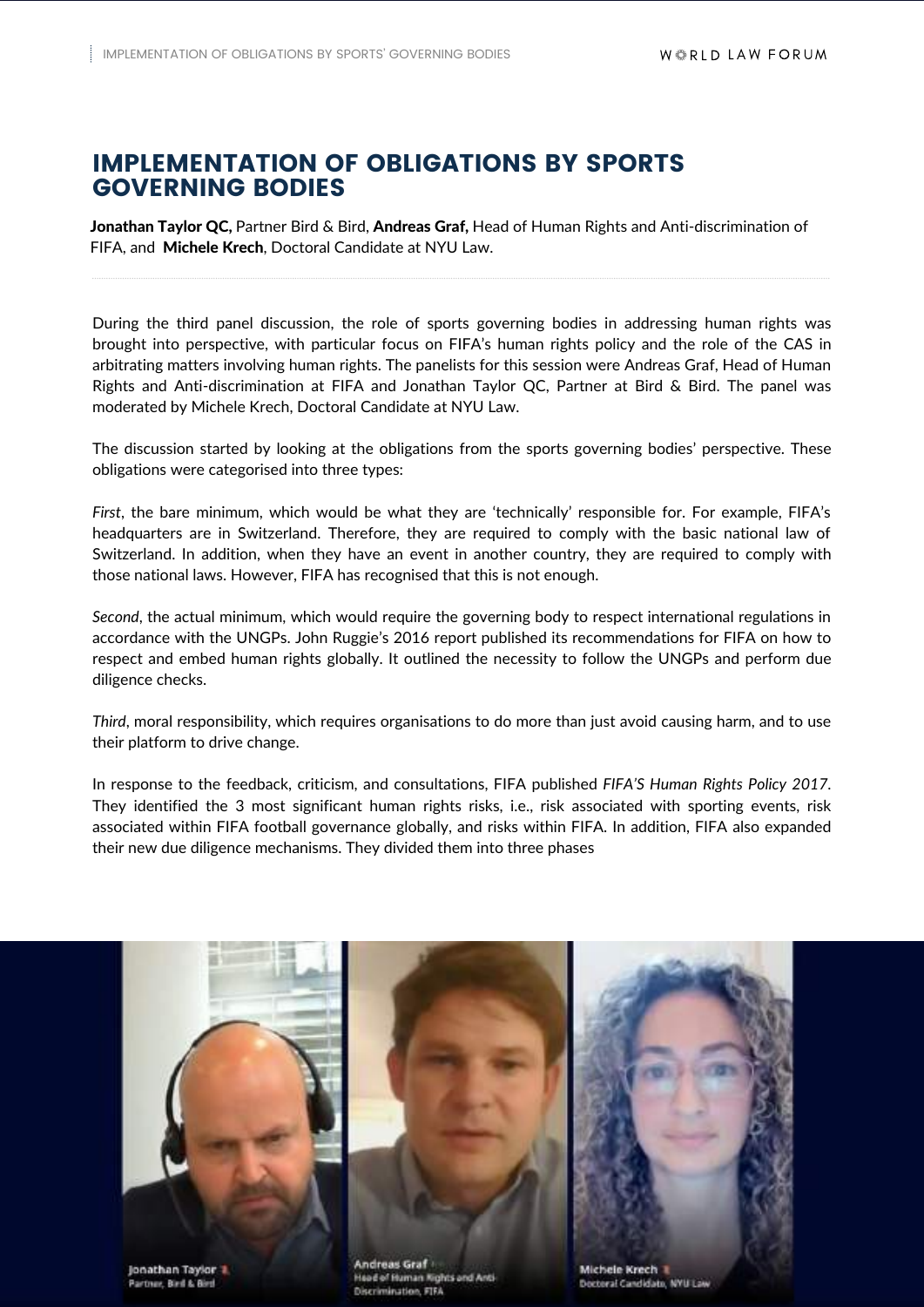#### 1. Bidding and Selection

As of November 2017, human rights are an integral part of the bidding process. Countries that want to submit a bid must provide strategies on how human rights won't be violated. In addition, they must also contain a human rights context assessment that needs to be commissioned by an independent entity. There are a wide range of guarantees that states have to include in their strategies, this includes but is not limited to labour rights, children's rights, and safety and security. Bidders are divided into low, medium, and high risk categories. This categorisation influences potential host countries compliance and can also be used as leverage.

#### 2. Verification and Strategy and Planning

The second phase is the verification of the strategy, this occurs after the bidder has been selected. It is a process of verification of the process that led to the risk strategy. For example, the Women's World Cup 2023 has gone through the aforementioned bidding process, wherein FIFA partnered with national human rights institutions to conduct stakeholder evaluations.

#### 3. Preparation and hosting

The last phase occurs before and during the games. In preparation for the mega sporting event, FIFA makes sure labour rights are being respected and that the strategy is effectively being implemented. In addition, when hosting, FIFA adopts a policy of non-discrimination to ensure that spectators, workers, players, and all other relevant actors involved with hosting are able to participate and experience the games.

It is incredibly important that sports bodies do not infringe human rights and produce an adequate mechanism for protection and remedy for the breach of human rights. More importantly, the mechanism needs to be independent and competent within human rights law frameworks. It is also integral to incorporate mandatory due diligence checks and an emphatic level of understanding towards athletes and other involved parties bringing forward human rights claims. Sport bodies need a lot of help when it comes to human rights, and need to help to create mechanisms that allow people to effectively access remedy and to ensure that the journey through the internal justice system is not an unattainable one.

The panel debated whether there existed consensus on internationally recognised human rights and whether they were absolute. While one panelist argued that such consensus did not in fact, exist, the others were of the view that there is general consensus as to the range of rights that are internationally recognised. However, there may be dispute regarding the precise scope of these human rights in the context of sport. The panel also debated the allowable limits of restrictions on human rights. A panelist argued that there are certain cases where a proportional restriction of human rights is a viable option; an option that many States use to balance the rights of different groups. The panelist went on to state that even within sport, when human rights are restricted in the form of restricted participation, a very clear and often scientifically proven reason must be given and that all restrictions cannot be treated as arbitrary or as violations of human rights. The opposing argument on this front is that in human rights law, the issue is not whether the restriction on participation is clear or scientifically proven per se, but rather whether restrictions pursue a legitimate objective and are necessary, reasonable, and proportionate to that objective.

Despite the considerable amount of autonomy sports governing bodies are awarded, the existence of the CAS ensures there is a redressal mechanism for athletes. Whether the CAS is an appropriate forum has often been questioned. The panel noted that not only does the CAS maintain a list of arbitrators with expertise in human rights for parties to choose from, the Swiss Federal Tribunal has upheld a number of decisions by the CAS, finding that it had been able to rule on human rights matters and presented an adequate human rights analysis in those cases. It is relevant to note here that the SFT's jurisdiction is limited to human rights that are part of Swiss Public Policy. In addition, decisions of the European Court of Human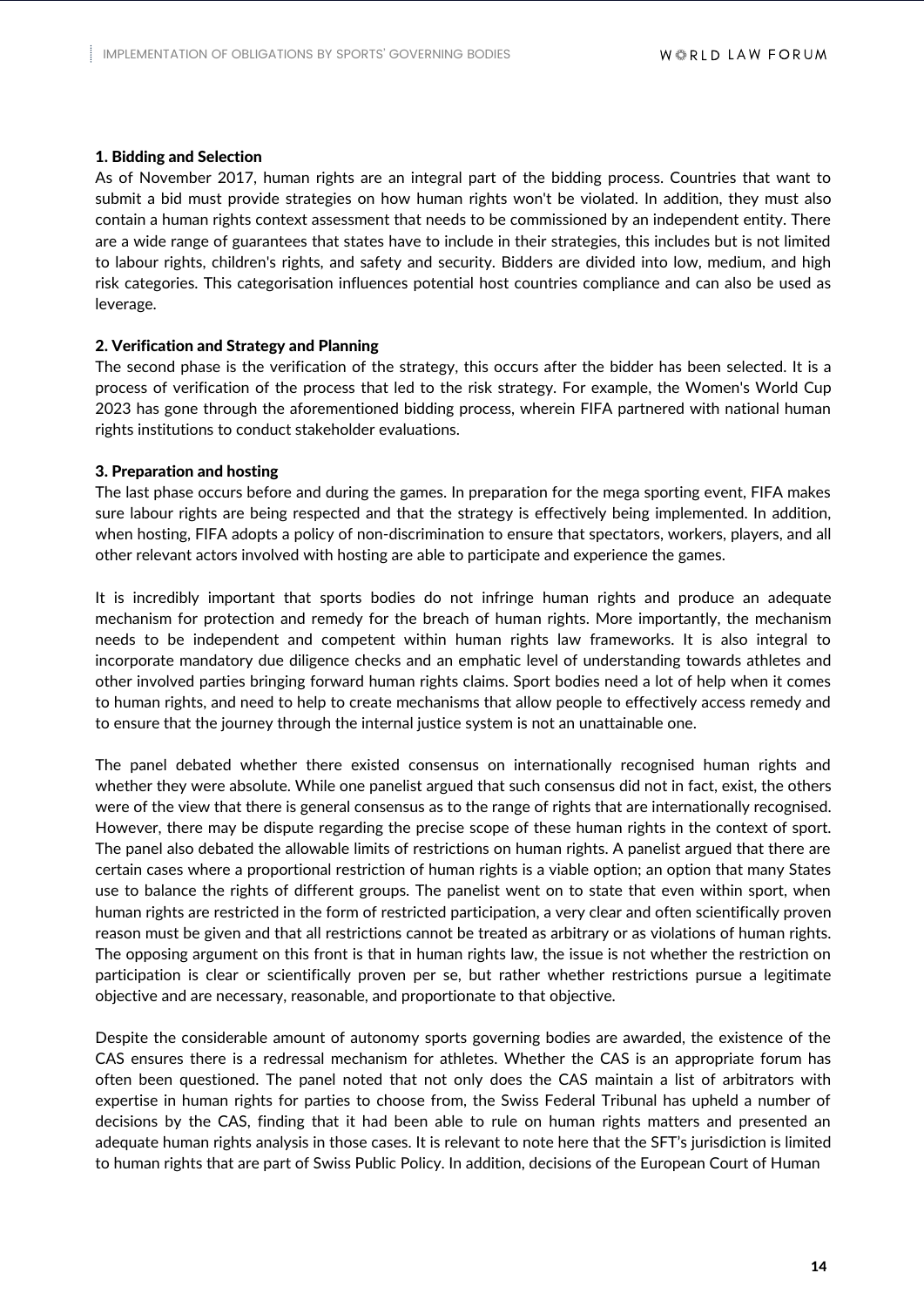Rights involving human rights treaty law have in the past influenced policies of the sport adjudicator. For instance, the decision of the Court in the Mutu/Pechstein case resulted in the CAS announcing that it would make available to parties the right to request public hearings. The panel argued that applicable law before the CAS is primarily the rules and regulations of the relevant sport governing body. Therefore, it can be difficult to enforce human rights before the CAS. It remains to be seen whether the incorporation of human rights commitments into the rules of sports governing bodies (such as FIFA) will give human rights more relevance before the CAS.

The panel concluded with comments on the implementation of human rights policies on ground. Sports governing bodies have started to place members of their team or have third party monitors at their projects, who analyse and check the human rights performance of all parties and processes undertaken. Much progress has been made by many sports governing bodies in integrating human rights protections into their internal policies and into their operations. Achieving complete compliance is not entirely in the hands of these bodies and requires coordinated efforts by all parties involved. That said, there is a long road ahead before internal human rights policies of many federations become sufficiently compliant.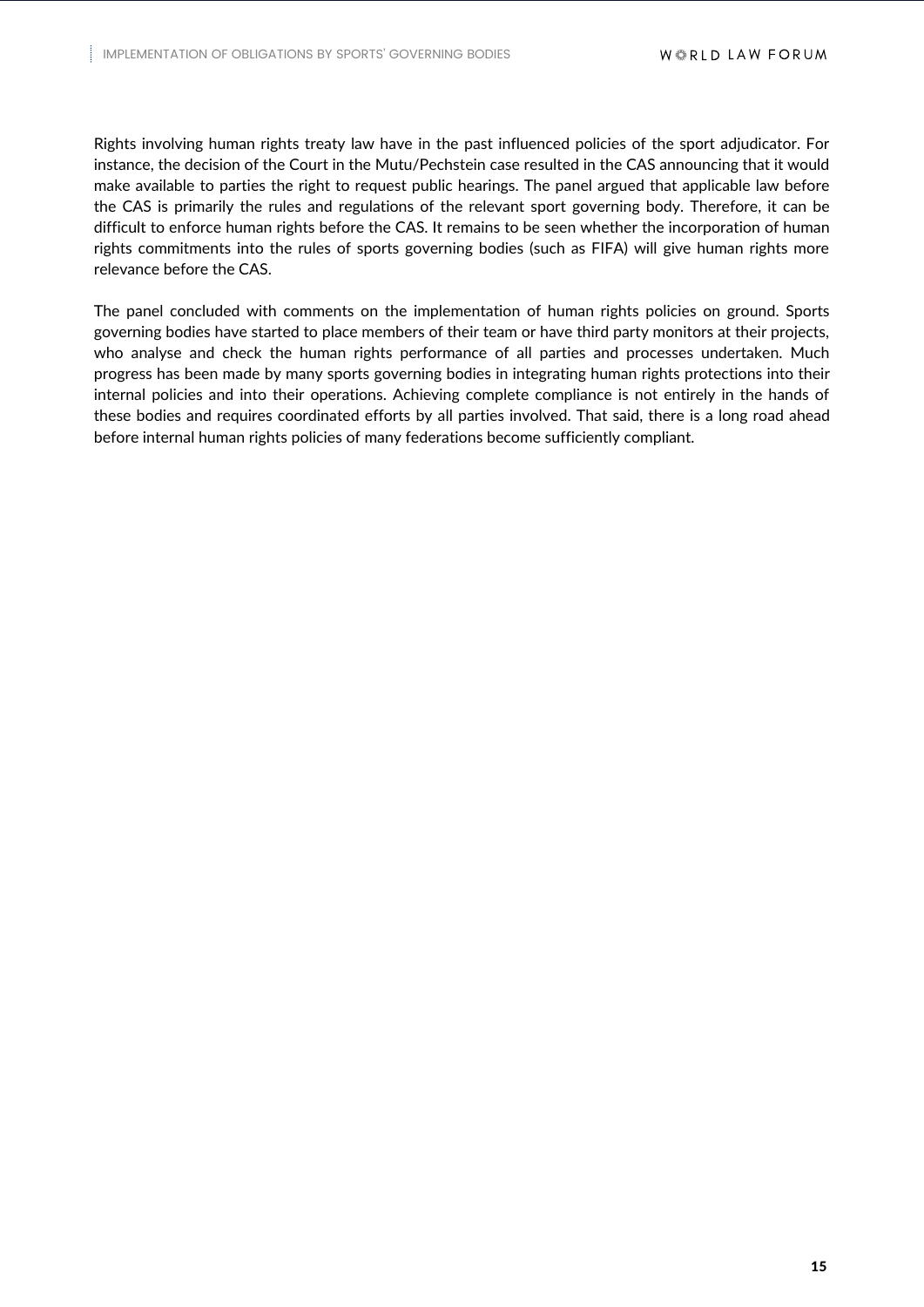## THE ROLE OF SPONSORS, BROADCASTERS, AND OTHER STAKEHOLDERS IN ADDRESSING HUMAN RIGHTS VIOLATIONS

David Reade QC, Barrister at Littleton Chambers; Nandan Kamath, Principal Lawyer at LawNK; and Rowena Samarasinhe, Partner at Level, and Expert Partner at Portas Consulting.

Historically, the private sector has been under scrutiny for human rights concerns, with sport traditionally being used as a tool to put pressure on corporate organizations to mend their human rights record. With this backdrop, the panel noted that at the heart of any efforts by sponsors and broadcasters in addressing human rights violations in sport, is the alignment of interests, especially micro-level positions in relation to human rights. These rights relate not only to collective rights such as those against torture, but also individual rights involving the freedom of expression, religious belief, etc.

For the longest time, individual sports people have been articulating their own personal and political views which have conflicted with those accepted and held by others, especially those of social majorities. In such instances, sponsors and broadcasters perceive this as a hindrance to their profits when sportspersons wearing kits emblazoned with their brands, are associated with a particular view or thought that might face backlash from their following. The panel observed that the symbiotic relationship between sponsors and broadcasters, which relies heavily on viewership, means that sponsors have significant power in these circumstances. There have been many instances where sponsors have been uncomfortable with being associated with the grounding of views expressed by athletes, and have leaned on sporting bodies, selection committees, and professional sports employers to take action against them.

A decade or two ago, statements made by individuals received limited coverage. The rise of social media has created a dynamic situation wherein any views are promulgated to large audiences - audiences built at the behest of sponsors in order to increase reach. What is key in these relationships is the monetary aspect and the target audience that sponsors seek to reach. Unfavourable reactions to public statements have resulted in individuals not being selected for national sporting teams and existing contracts being terminated. In these cases, remedy may lie in employment law provisions, subject to jurisdiction. Often, however, relationships with Olympic organizations are not regarded as being employment relationships, leaving athletes with little to no access to remedy.

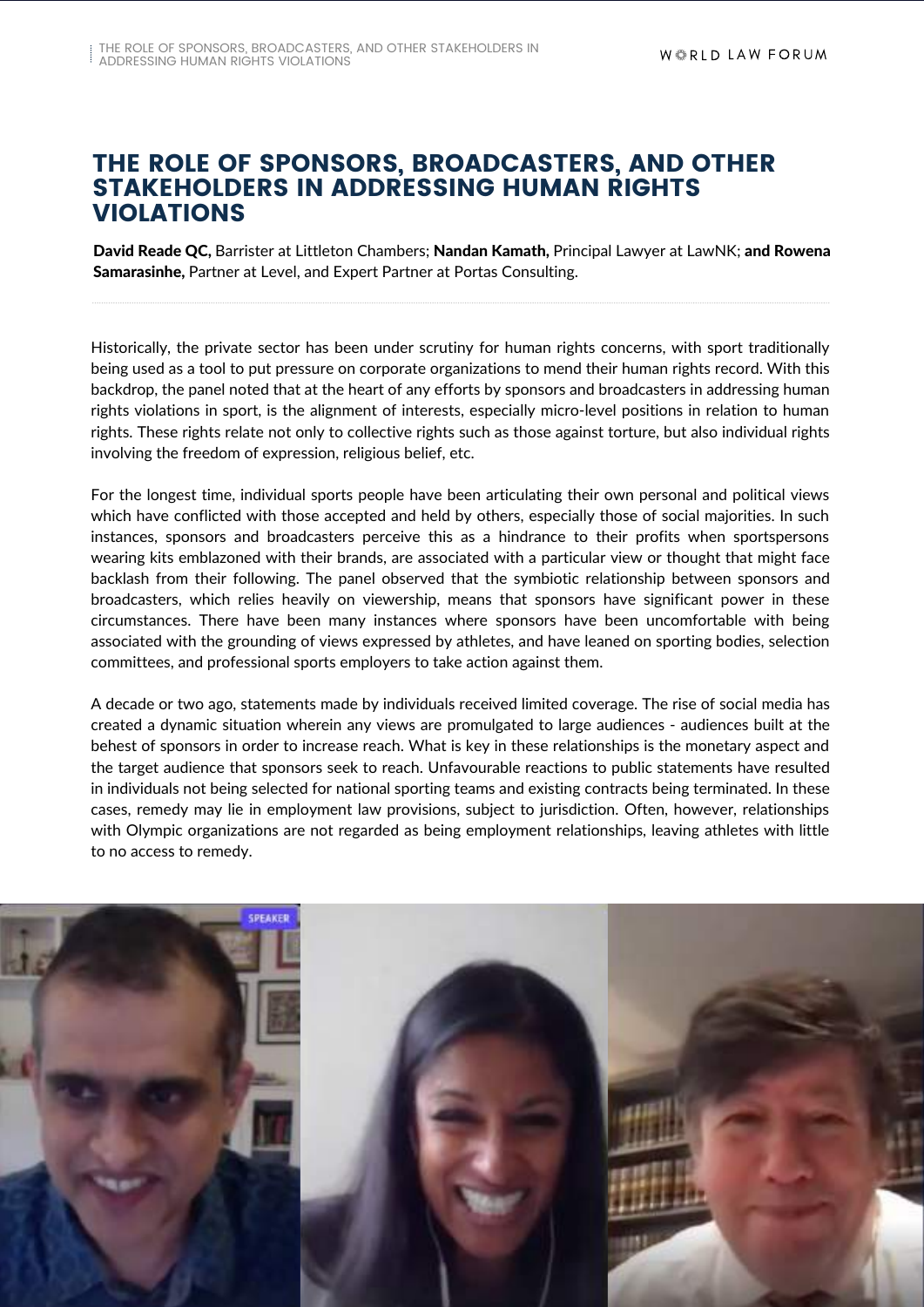In addressing the role of sponsors and broadcasters in facilitating fairer systems, the alignment of money with interest in relation to human rights will be essential. Change will be driven by factors such as shareholder value and consumer and client perception. Corporate responsibility, for a long time, has focused on aspects such as labour law, child labour, work conditions, etc., with ethical issues receiving some attention. For instance, sport came under fire for associating with companies like Nestle and Coca-Cola for the negative impacts their campaigns and products had on people and the environment, especially in poorer countries.

Arguably, this has significantly progressed to a 360-degree view of human rights, with athletes, sponsors, and broadcasters holding previously untouchable sporting organizations themselves accountable. This is possibly connected to the rise of social media and the amplification of the athlete's voice. The changing role of sponsors and broadcasters also has a role to play here; a role that has evolved from one of intermediaries to that of partners. They are now also active representatives of the public, which has meant that causerelated marketing has seen an increase in recent years, especially since the pandemic, with a growing need to demonstrate the authenticity of partnerships. While sponsorship traditionally meant cost-effective advertising and maximising exposure, it is now more about the synergy of brands and connecting with rights holder values.

More critically, the focus has shifted from the private sector, from sponsors and broadcasters and their supply chains to the federations, the governing bodies, the events and leagues themselves. Sponsors are being more vocal about ethical considerations and putting pressure on organizations that they support to ensure that human rights are respected. MSEs in Beijing, Sochi, Rio, and Qatar saw significant pressure on the federations to ensure fair working conditions in terms of planning, construction, delivery, and legacy. Adidas, Coca-Cola, Hyundai, BP, Visa, and Sony, all demanded FIFA investigate its controversial decision of granting host status for the 2022 World Cup to Qatar amid corruption allegations. While this isn't human rights in its strictest sense, it demonstrates a departure from the position that sports rights holders were essentially supreme and unquestionable.

Furthermore, athletes are no longer willing to put the interests of sport and its stakeholders ahead of their own. The panelist illustrated this by drawing attention to recent developments. In March 2019, 28 members of the US women's national team sued the US soccer federation for gender discrimination in connection to earnings, training and playing conditions, coaching, and travel arrangements. Secret deodorant, a brand that had previously run a number of equal pay campaigns, donated over half a million dollars to address the shortfall. As a result, other sponsors like Nike and Budweiser also came out in support of the women's team. Conversely, Nike recently came under fire for its lack of contractual protection for athletes around maternity conditions. The negative publicity spurred change, and the debate in itself has improved maternity protections for athletes across the board. After Naomi Osaka's withdrawal from the French Open, mental health focused app, Calm pledged financial and emotional support for players fined for electing to shun press conferences on mental health grounds. Evidently, brands, in their own capacities, are in a position to offer support to athletes in furtherance of human rights objectives.

The impact of major stakeholders weighing in on the debate cannot be understated. With the moral clauses in contracts becoming increasingly popular, we can expect to see a stronger use of leverage by key stakeholders in sport. According to a survey by Octagon, sports fans are more likely to support brands that support racial equality. This is also the case with other human rights considerations, creating necessary pressure on broadcasters and sponsors to conduct their own due diligence when providing financing to the sporting ecosystem. Given the importance of commercial funding in sport, these factors will likely have a positive impact on the sporting ecosystem as a whole.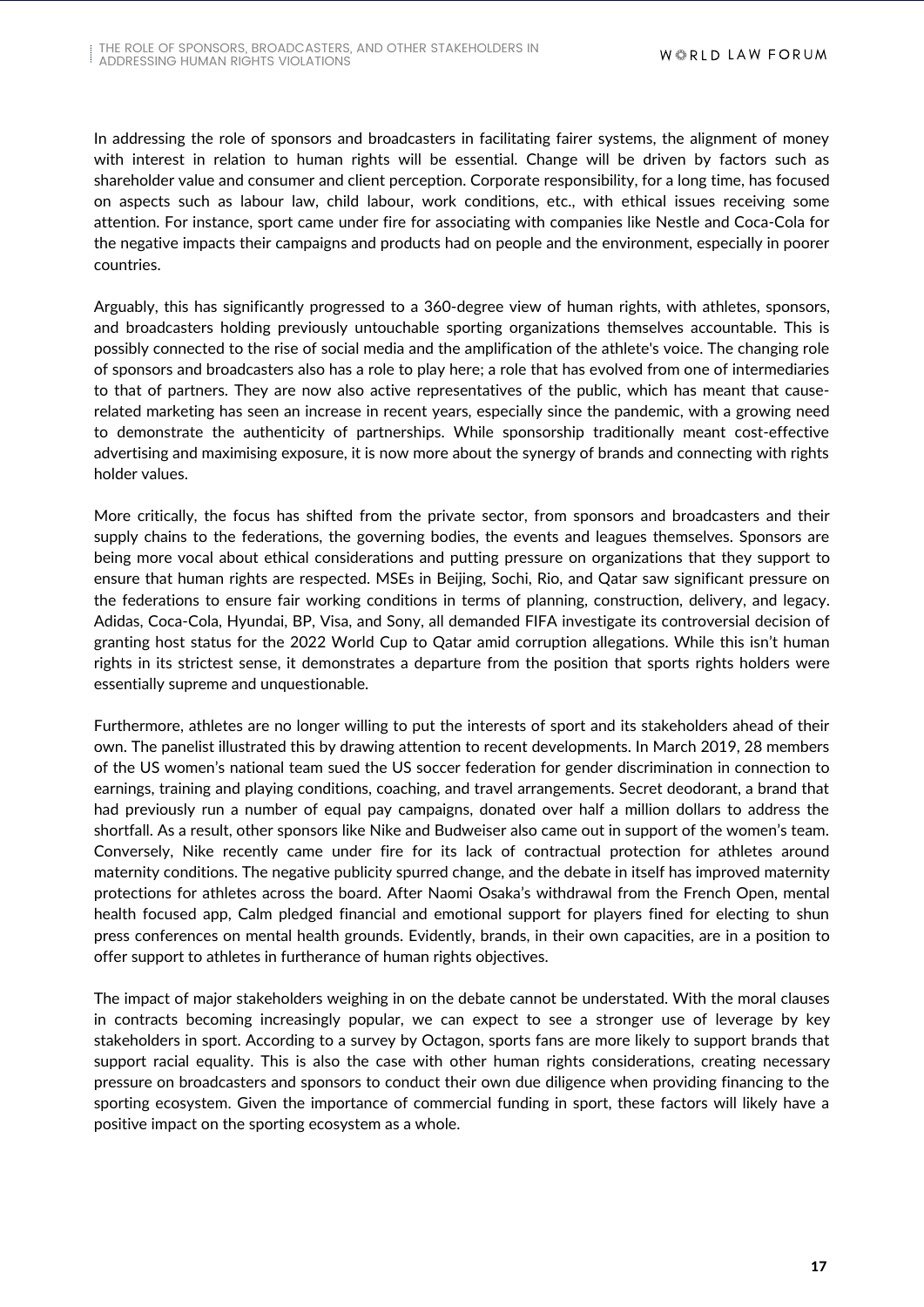The growing role of sponsors, broadcasters and other stakeholders in sport will also create newer issues such as those of privacy and data protection. Broadcasters integrate personal data into programming to make viewership more engaging. Here, the panel dwelled on questions of meaningful consent and legitimate interests that arise regarding the collection and processing of athletes' personal data. Further, when personal data is commercialized or taken to betting markets, the rights of athletes to profits gained through these avenues also require attention. In many jurisdictions, blackout periods for sponsorships before events such as the Olympics entail the barring of all privately obtained sponsorships. All sponsorships during this time are raised into the Olympic Committee with zero shares to the athlete. There is an urgent need to overhaul structures that exploit the labour of athletes and workers in order to gain profits. This is a process that has already begun, and substantial progress is expected moving forward.

Given the disaggregated, federated, and global nature of sports, due diligence and monitoring of workplace and labour practices become difficult. Whether the heart rate of an athlete during a particularly difficult time in a match should be broadcasted on screen is not only an ethical question, but one involving rights. Where the line must be drawn is a question that must begin in boardrooms, and must permeate into sports bodies and practices within the pyramid of sport.

The panel continued by discussing the ever-expanding meaning of human rights and cultural relativism, observing that this creates a difficulty in identifying common issues, values, and themes across regions. Additionally, it also becomes necessary to address the danger of cultural imperialism when multinational companies exert pressure regarding values that may be deemed Western-centric. In the absence of universal agreement regarding international standards, one might expect to see some jurisdictions pass legislation with extraterritorial effects — holding entities incorporated within their jurisdictions responsible for failure to adhere to nationally accepted standards while operating in other jurisdictions. However, the likelihood of such laws restricting broadcasting and other rights appears to be low, given monetary disincentives and the risk of infringing rights.

Going forward, one can expect concerted efforts towards embracing a larger scope for human rights in sport. However, efforts may not immediately result in a landing on any clear universal legislative involvement or agreement. This should not be perceived as a hurdle, as much can be done by all stakeholders involved nonetheless.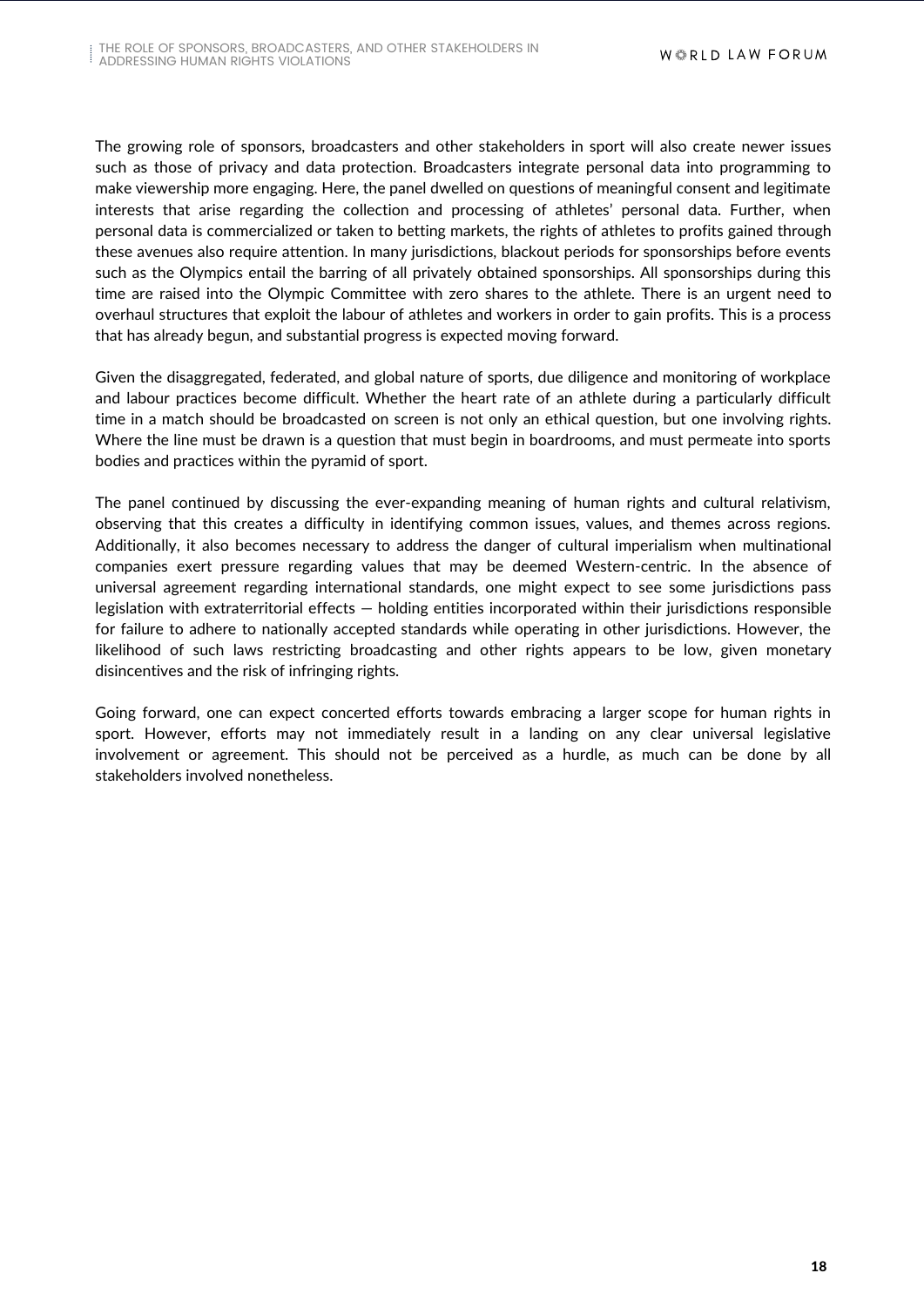## HUMAN RIGHTS DUE DILIGENCE AND APPLICABLE STANDARDS

Kenneth Roth, Executive Director of Human Rights Watch; Katie Fudakowski, Partner at Farrer & Co; Adam Smith-Anthony, Partner at Omnia Strategy, and Rory Oake, Junior Consultant at Ardea International.

The panel on human rights due diligence and applicable standards discussed existing guidelines, standards, and laws that govern various aspects of human rights in sport, their effectiveness, gaps in the law, and ways to strengthen and create global policy.

The UN Guiding Principles on Business and Human Rights (Guiding Principles) have become an authoritative global standard. They elaborate three pillars for addressing corporate impacts on human rights - the State's duty to protect human rights, the business responsibility to respect human rights, and the need for effective access to remedy.

The Guiding Principles differentiate between three scenarios in which businesses could be associated with human rights harms, stating that they should avoid causing or contributing to adverse impacts through their own activities and seek to prevent or mitigate impacts that are directly linked to their operations, products, or services by their business relationships. The latter situation may be the most difficult for a business to address, and appropriate action may range from increasing or using leverage to terminating the relationship. Multinational businesses often have a lot of leverage and can have a strong bargaining position when it comes to the rights of workers, children, and other affected groups.

One of the most important aspects of the Guiding Principles is human rights due diligence (HRDD). Conventional due diligence is nothing new as a means of identifying and overcoming risks or obstacles to the business itself. However, HRDD enables a business to discharge its human rights responsibilities to other stakeholders, with a focus on the most vulnerable, and often with the help of internal and external human rights experts. It should be an ongoing process, commensurate with the severity and likelihood of the human rights risks. This process comprises a cycle of four stages. First, the business should identify and assess any actual or potential adverse human rights impacts with which it may be involved. Second, it should integrate and act upon its findings. Third, the business should track the effectiveness of its responses. Fourth, it should communicate effectively how it has addressed its human rights impacts. Although the Guiding Principles provide a detailed framework on what companies should do, the required action for each business differs based on the situations they find themselves in and the impacts they have.

Although the Guiding Principles are not binding, a lot of businesses – including major sporting bodies – have committed to implementing them into their strategies, policies and processes. One of the main reasons for this has been the reputational and commercial benefits identified by leading businesses. Increasingly, legal obligation and compliance is becoming a major driver of such implementation.

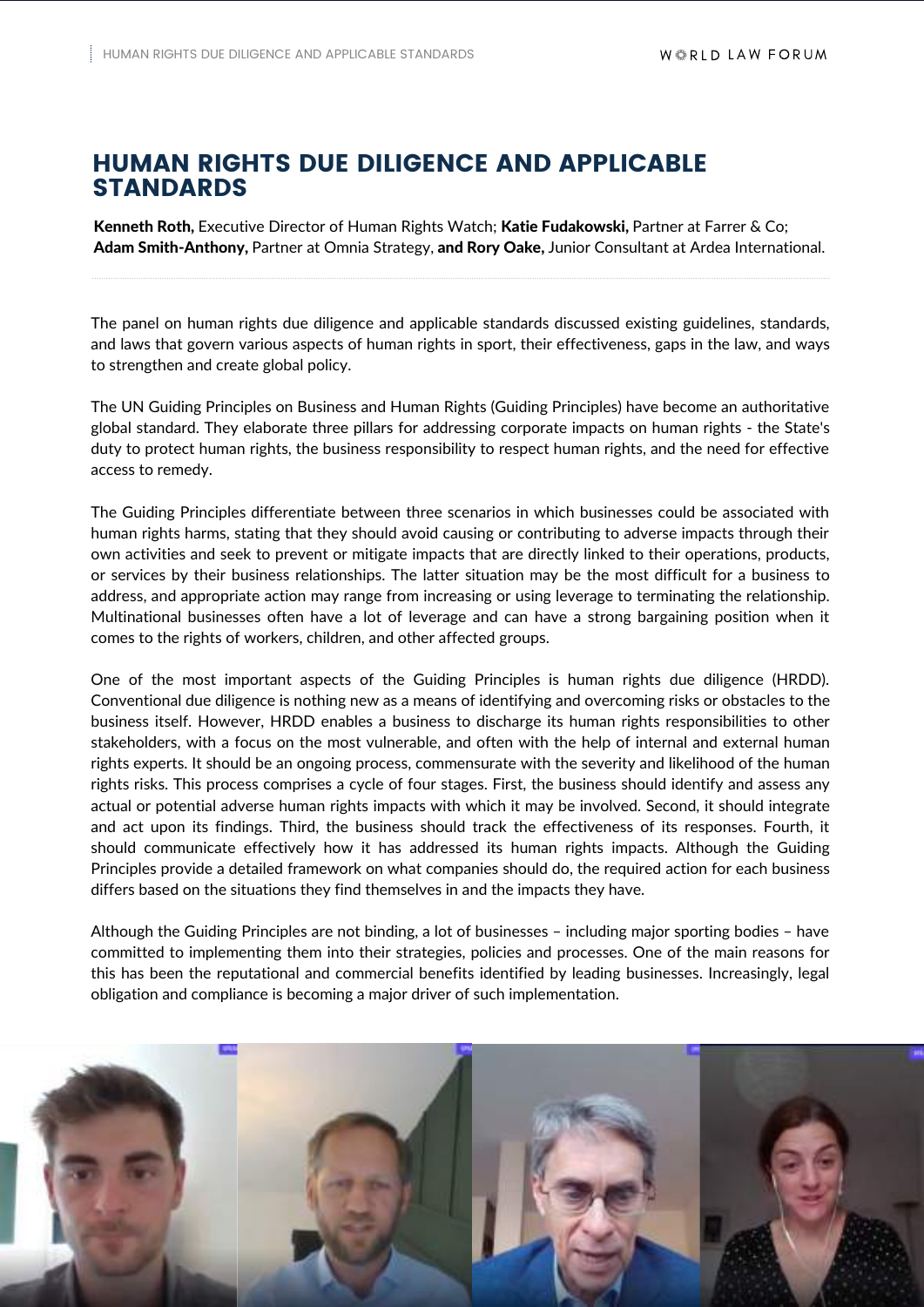The Guiding Principles call on States to consider a smart mix of measures to foster business respect for human rights. In recent years, many states have adopted legislation imposing new human rights obligations on companies. This has included disclosure requirements, like the UK and Australian Modern Slavery Acts and EU initiatives such as the Non-Financial Reporting Directive. Some States have put in place procedural requirements to conduct human rights due diligence – some without civil liability provisions, such as the Dutch Child Labour Law and the EU Conflict Minerals Due Diligence law, while some have provided for liability, such as France's 2017 Duty of Vigilance Law, considered the first of its kind. Germany and Norway adopted HRDD in June 2021.

At the European Union level, the Sustainable Corporate Governance initiative was announced in April 2020, with the intention of introducing cross-sectoral mandatory HRDD and an expansion of directors' duties. If the approach formally recommended by the European Parliament in February 2021 is followed, it will be an ambitious and challenging new law, although it is expected to be pared back during the political process. The European Parliament has also considered and adopted an outline proposal for the "EU Directive on Mandatory Human Rights, Environmental and Good Governance Due Diligence", which is expected to come into force in 2023. In adopting the proposal, the EU has recognised that voluntary initiatives have not achieved significant progress in preventing human rights harms, underscoring the need for the UNGPS to be written into law.

Thereafter, focus was shifted to one of the most important elements businesses should be focusing on, i.e., the rights of children. There is often a lack of awareness on children's rights issues, which stems from a disproportionate amount of focus on child labour while turning a blind eye to other child rights issues. For example, in the case of mega-sporting events, one of the largest risks children face are forced evictions, followed by inadequate rehabilitative housing. These games bring a huge influx of people, which then leads to an increased level of sexual and physical violence towards children. Moreover, the abuse of child athletes has been a major issue in recent years. The most ratified human rights treaty is the Convention on the Rights of the Child. Several key articles need to be taken into account whenever the rights of children are being discussed. Article 3 states that *decisions made on behalf of the child should be in their best interest*, and Article 12 lays down that *children have a right to a voice and to be heard.* In relation to due diligence, it means that there must be meaningful consultations with the child or their representative as a potential stakeholder. In April 2012, UNICEF produced a tool for investors to integrate child rights into their business models. They produced 5 due diligence indicators and 5 issue indicators. The due diligence indicators measure how well children's rights are integrated into their processes. The issue indicators look at how well companies are managing certain child rights risks. Each issue indicator contains several questions about the specific issue. They include questions about child labour rights, decent work for parents and caregivers, child protection and safety, practices related to marketing to children, etc.

The panel then went on to talk about the on-the-ground-ground implementation of due diligence in sport outside of legal structures. Historically, many have not seen sport as the big business that it is. They are seen as events that bring people together with the purest of intentions. However, in reality, we see that they are enormous businesses that have to abide by human rights principles. Many actors use these sports events to cleanse their abusive images. For a significant amount of time now, governments have been sports washing their image. They use these sporting events to try to cleanse their human rights ledgers. They spend a large amount of money on PR while sports governing bodies stand by. For example, in the 2020 UEFA European Football Championship, UEFA censored many players, spectators, and stadiums from showing their support for the LGBTQIA+ community. They claimed not to want to offend anyone with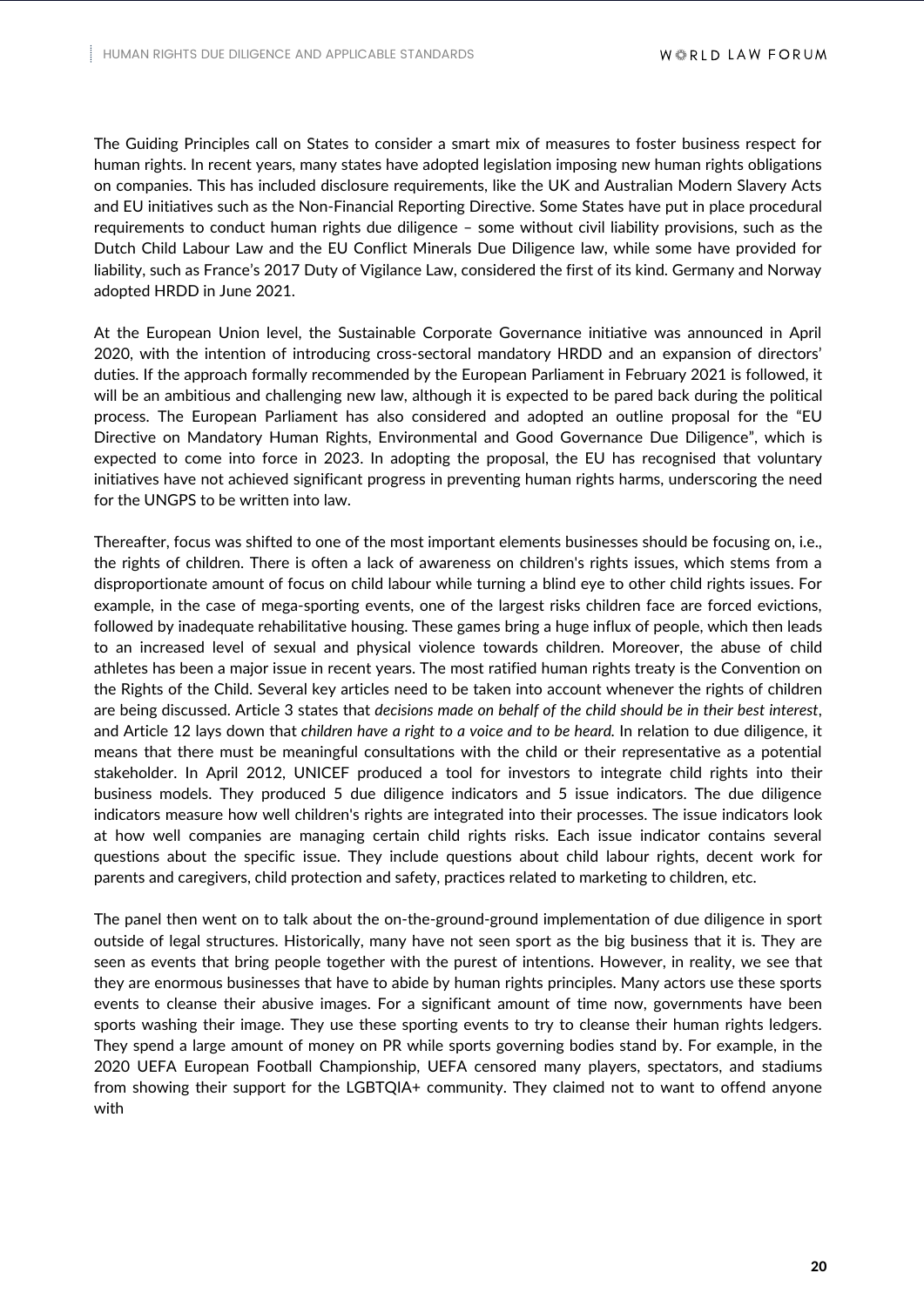pride symbols. However, among the biggest sponsors of the UEFA is Gazprom, one of the biggest Russian State-owned energy companies. Gazprom largely funds the Kremlin, which suppresses many LGBTQIA+ rights in Russia. We see this all over the sports world - governments use sports as a political tool and sports governing bodies allow it. We see cases where sports governing bodies are political themselves, but forbid their players from displaying political inclinations. For instance, workers are dying building the FIFA stadiums with very few regulations and protections to ensure their safety. Players protesting human rights violations in Qatar during the qualifying rounds for the FIFA World Cup were threatened with disqualification. The IOC, too, severely restricts the rights of athletes to express political opinions. The sports world was always seen as very exclusive, with other issues kept at an arm's length from sporting events. However, with increased media coverage and public criticism, sports governing bodies are being forced to apply due diligence standards to their operations. It is paramount to acknowledge that the environment that sports takes place in is intrinsically linked to human rights.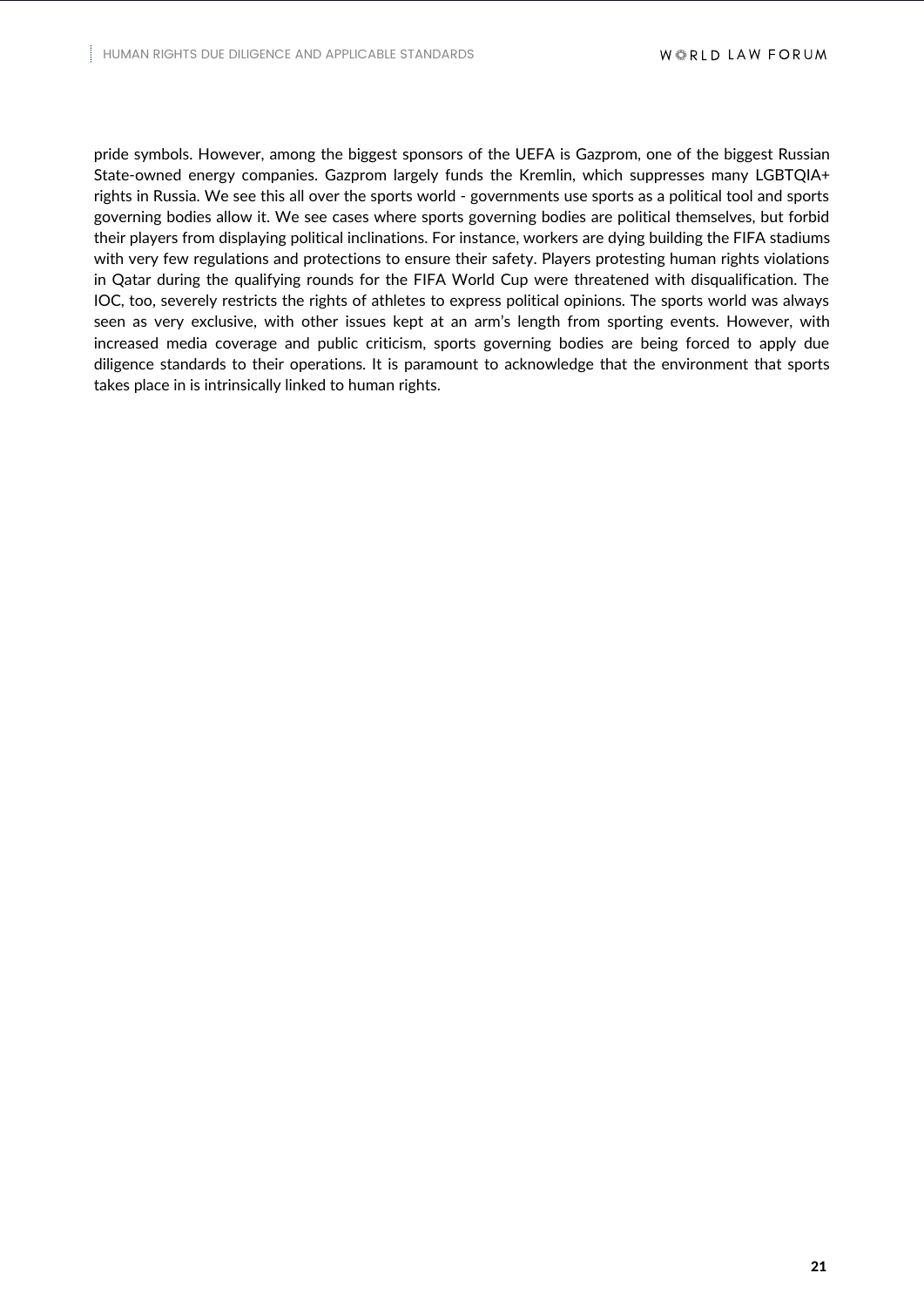# REDRESSAL MECHANISMS FOR VICTIMS

Nikki Dryden, Human Rights & Sport Lawyer and Former Olympic Swimmer; Dr. Payoshni Mitra, Athletes' Rights Advocate; Andrea Florence, Acting Director, Sport & Rights Alliance, and Molina Asthana, Vice President, Law Institute of Victoria.

The panel on redressal mechanisms for victims of human rights abuses discussed the various organizational, national and international redressal mechanisms that exist for athletes who have been victims of sexual assault, discrimination, racism, and other human rights violations. The panelists included Nikki Dryden, Human Rights & Sport Lawyer and Former Olympic Swimmer; Dr. Payoshni Mitra, Athletes' Rights Advocate; and Andrea Florence, Acting Director, Sport & Rights Alliance. The panel was moderated by Molina Asthana, Vice President, Law Institute of Victoria.

The third pillar of the UN Guiding Principles for Business and Human Rights is access to remedy. It is key that athletes have access to remedy when their human rights have been violated. According to the UNGPs, these can occur at the State level, but also internally through the business enterprise themselves.

Athletes can be subjected to various different types of abuses, from physical violence to sexual and emotional abuse. Some states have made an effort to create national courts which aid in access to remedy. The panel discussed the case of Australia, which has a national sports tribunal that specialises in three different divisions. First, anti-doping, second, general provisions and third, appeals. Australia also has a national redressal scheme for abuse victims. However sports bodies are not required to join and if they do not have the finances to support a claim, they may not be eligible to participate. Sports bodies often have their own mechanism and are reluctant to use that of the government.

The human rights of athletes are defined by internationally-recognised human rights standards and principles, including the United Nations Guiding Principles on Business and Human Rights. The IOC acts through countries' representatives, who are also able to create rules and regulations that affect athletes. Athletes are forced to sign the agreement, with limited negotiating powers with regard to clauses, and are unable to compete in any of the games if they decline. In these contracts, they give up a lot of their freedoms, including waiving their rights to judicial proceedings and agreeing to resolve all issues through internal mechanisms and arbitration. The European Court of Human Rights has called this forced arbitration, wherein athletes are forced to sign these agreements when they are most vulnerable, i.e., when they have just finished training and no lawyers are present. Some countries do have special tribunals that deal with sports-related issues and FIFA, World Athletics, and FINA all have disciplinary, ethics panels and integrity

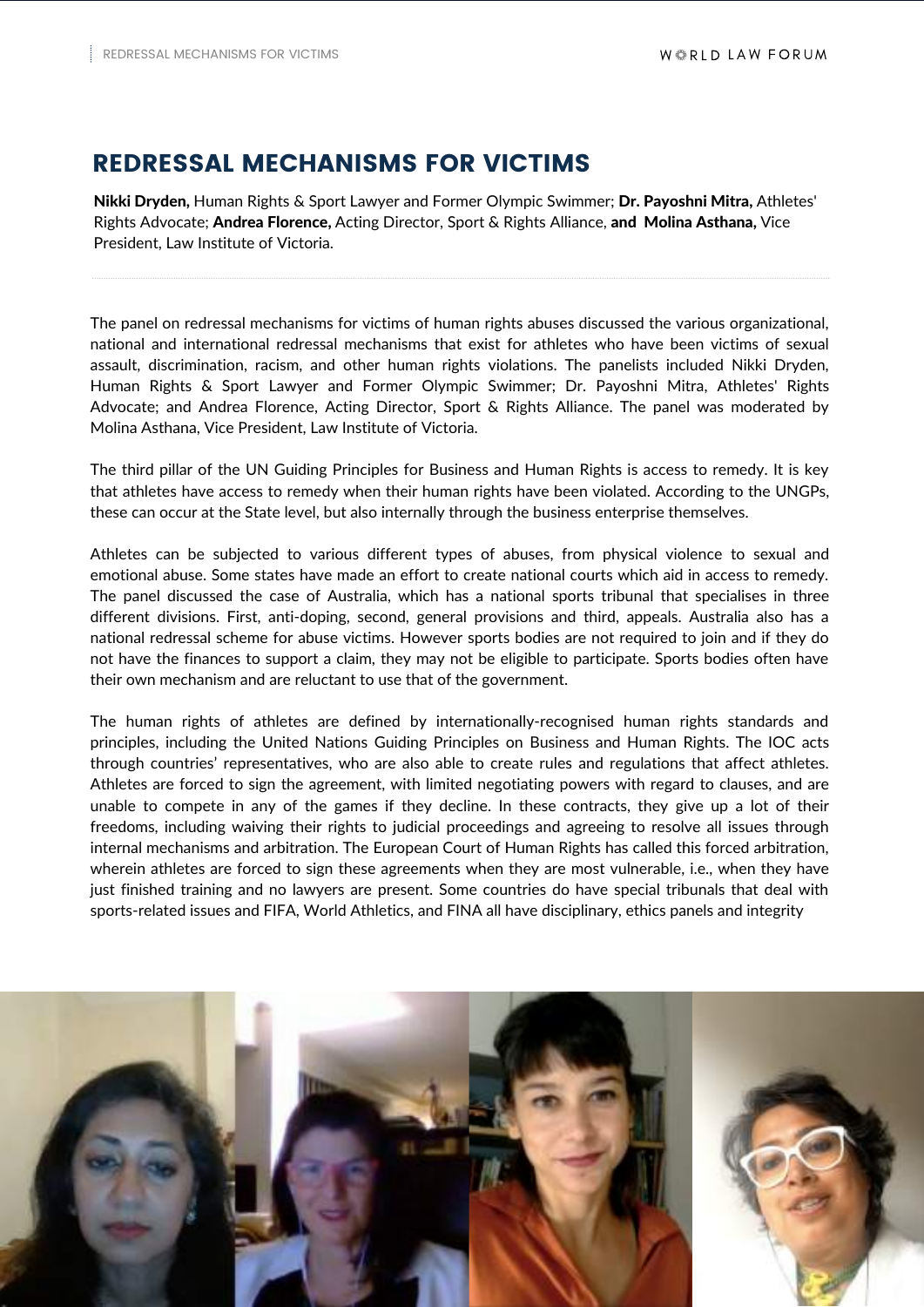units. However, the ultimate jurisdiction is awarded to CAS, and appeals have mainly been brought before the European Court of Human Rights and the Swiss Federal Tribunal.

Athletes, like all individuals, are awarded human rights under international law. However, the complexity of the redressal mechanism and the transnational rights of athletes, make access to remedy difficult. For decades, sport has enjoyed a significant amount of autonomy, with bodies such as the IOC building this autonomy into their mandate. As private actors, sports bodies have allowed human rights abuses to occur. Many activists have called for this autonomy to be reduced and for states to get more involved in protecting and safeguarding the human rights of athletes.

Many organizations are focused on safeguarding the rights of athletes and also making sure that they have the appropriate access to remedy. For example, Sporting Rights Alliance is an organization that focuses on promoting human rights in sports and aims to protect those most affected by the risks of sporting events. They also focus on access to remedy and give voice to those who otherwise would not have one. There is an urgency for redress, and many activists argue that to have significant change at the institutional level, we also need justice at the individual level. Most importantly, it is integral that reporting an abuse no longer carries huge professional risks. Athletes should not have to evaluate a trade-off between continuing their sports career and reporting their abuser.

The panel then went on to discuss specific instances of athletes who have been disruptors against abusive policy in sport, such as Dutee Chand, Caster Semenya, and Annet Negesa, comparing their cases, and examining the changes that have occurred in regulations regarding hyperandrogenism as a result of these cases.

Many countries have Truth and Reconciliation Committees which attempt to learn from past cases of abuse. Although there are usually no criminal charges involved, they document the truth of what has happened to athletes. There are also Centres for Safe Sport, which are independent national-level systems used to address abuse in sports. They serve as a hotline for complaints and conduct investigations, and they often then refer cases to law enforcement for prosecution. FIFA has also recently proposed an independent entity that will deal with human rights abuses.

There have largely been 4 principles set out for effective sports remedy. Firstly, it needs to take a survivorcentered and trauma informed based approach, thereby, being safe and non-exploitative. Secondly, government structures in this regard should be independent and exclusive. Thirdly, development and implementation should take place with meaningful involvement from key stakeholders. Lastly, it should be manageable in scope. It should deal with the problems effectively, but also should not overpromise.

In discussing recent developments regarding the rights of athletes, the panel shed light on the various interpretations of Rule 50.2 of the IOC that have emerged, such as the US Olympic and Paralympic Committee putting in place its own guidelines, allowing US athletes to protest on the podium. The Committee also defined what would fall outside the scope of free speech and free expression, and would therefore not be protected.

The role of social media in forcing change was also addresses, with panelists also bringing into focus the negative impacts of such platforms. Athletes from the Global South face a number of difficulties is accessing redressal mechanisms, relying on global alliances to support their cause. When trying to embed human rights in sports governing bodies, having a public campaign sometimes works, but there are moments where going public can endanger people and cause harm. A collective effort is necessary to ensure accountability, but it must be done while all the time taking into account the likely outcomes for all parties involved.

In concluding the discussion, the panel expressed positive expectations for diversity and inclusion in governance structures, with greater participation from women, people of colour, and other groups. This could inadvertently aid in addressing issues such as corruption and human rights violations.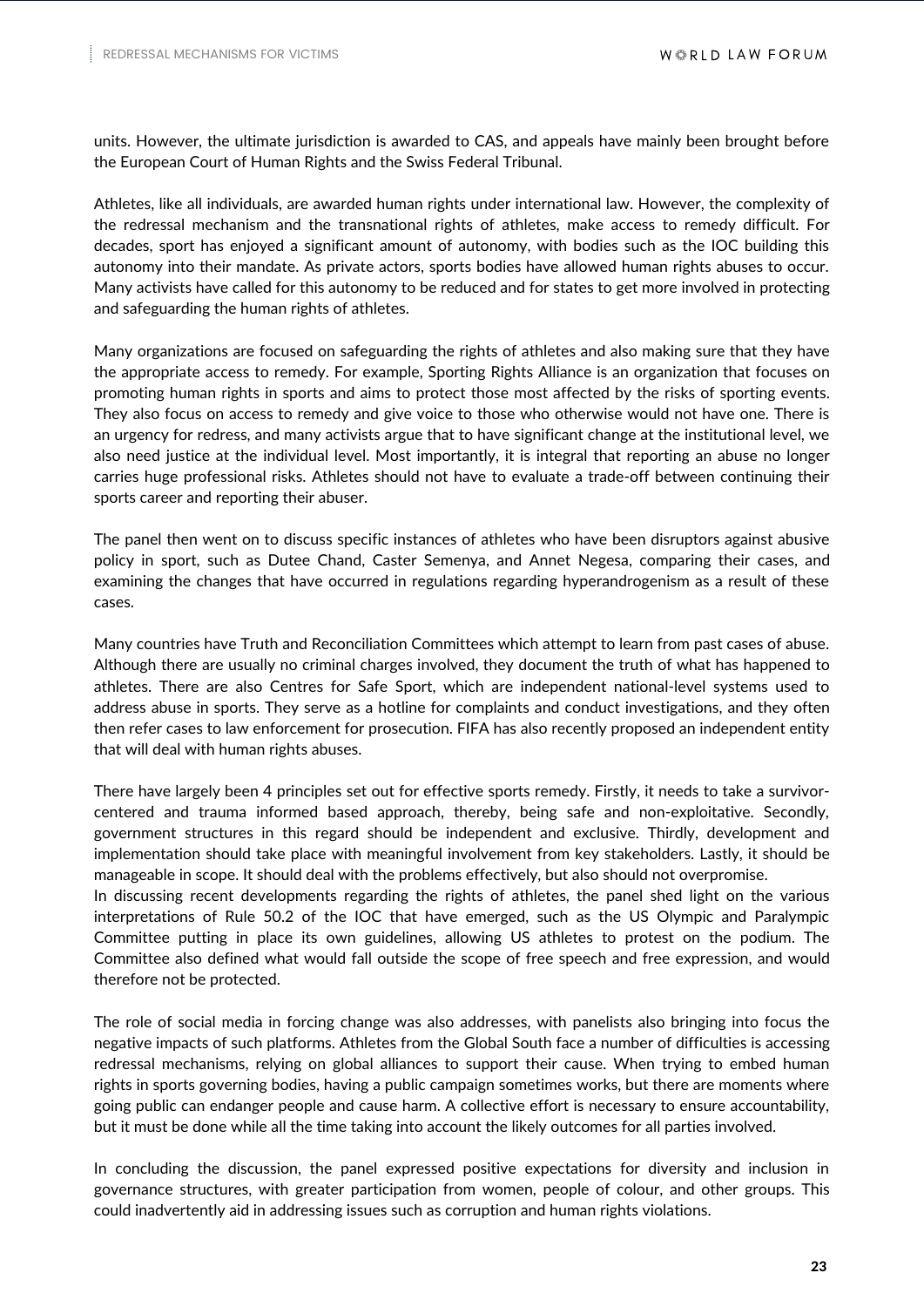# THE WAY FORWARD

Dr. Giovanni Di Cola, Special Advisor, Office of the Deputy Director General, ILO, Dr. Madalina Diaconu, Managing Partner, SPLC Law Office, and Pratik Bakshi, Co-Founder, World Law Forum

The final panel, including Dr. Giovanni Di Cola and Dr. Madalina Diaconu, discussed what the panelists thought would be the best way forward. This panel was moderated by Pratik Bakshi, Co-founder, World Law Forum. The panel pondered upon the next steps that should be undertaken to address human rights issues in sports. A key observation was that discussions regarding the scope of human rights are testing the limits and understanding of what we know about human rights.

As one panelist stated, the devil is in the details. We rarely see businesses adopting a human rights-based approach, with most enterprises focusing on economic prosperity. However, when these many people are involved in the international sports world, a concise and inclusive human rights-based approach is necessary. Many important questions remain to see unanimous agreement from all parties involved, including gender rights, workers' rights, and the protection of athletes as workers.

Sport is no longer an independent sector and requires the participation of many different stakeholders. It is now being treated as a value chain where a number of issues would apply throughout. We can see that many important initiatives have been created to assist in the improvement of human rights within sports. Societal changes have also had a considerable impact on decision-making when it comes to sport. One of the main initiatives is the establishment of the Center for Sports and Human Rights. CSHR sees participation from civil society organizations, governments, sports bodies, international organizations, broadcasters, unions, and non governmental organizations, among others

The panel went on to shift focus to Prof. Ruggie's 2017 report, which placed responsibility on sports entities in organizing events independently from the capacity they have to control the different segments along the value chain. For instance, as was discussed before, sports governing bodies have no control over national laws. They, however, can take into consideration the consequences of selecting certain countries as hosts.

A majority of the changes that have been seen over the years have been promoted by professionals outside the sports world, creating a momentum towards greater implementation. There is now a complex relationship between the sporting world and external participants regarding the extent of implementation that various stakeholders can enable. Both states and sports bodies have the responsibility to respect and protect human rights. However, there are also several practical difficulties involved in this process. Sports bodies often lack the capacity and jurisdiction to address certain issues. In this context, they have attempted to include human rights where possible, such as in the bidding process, international regulations, and through various stakeholders.

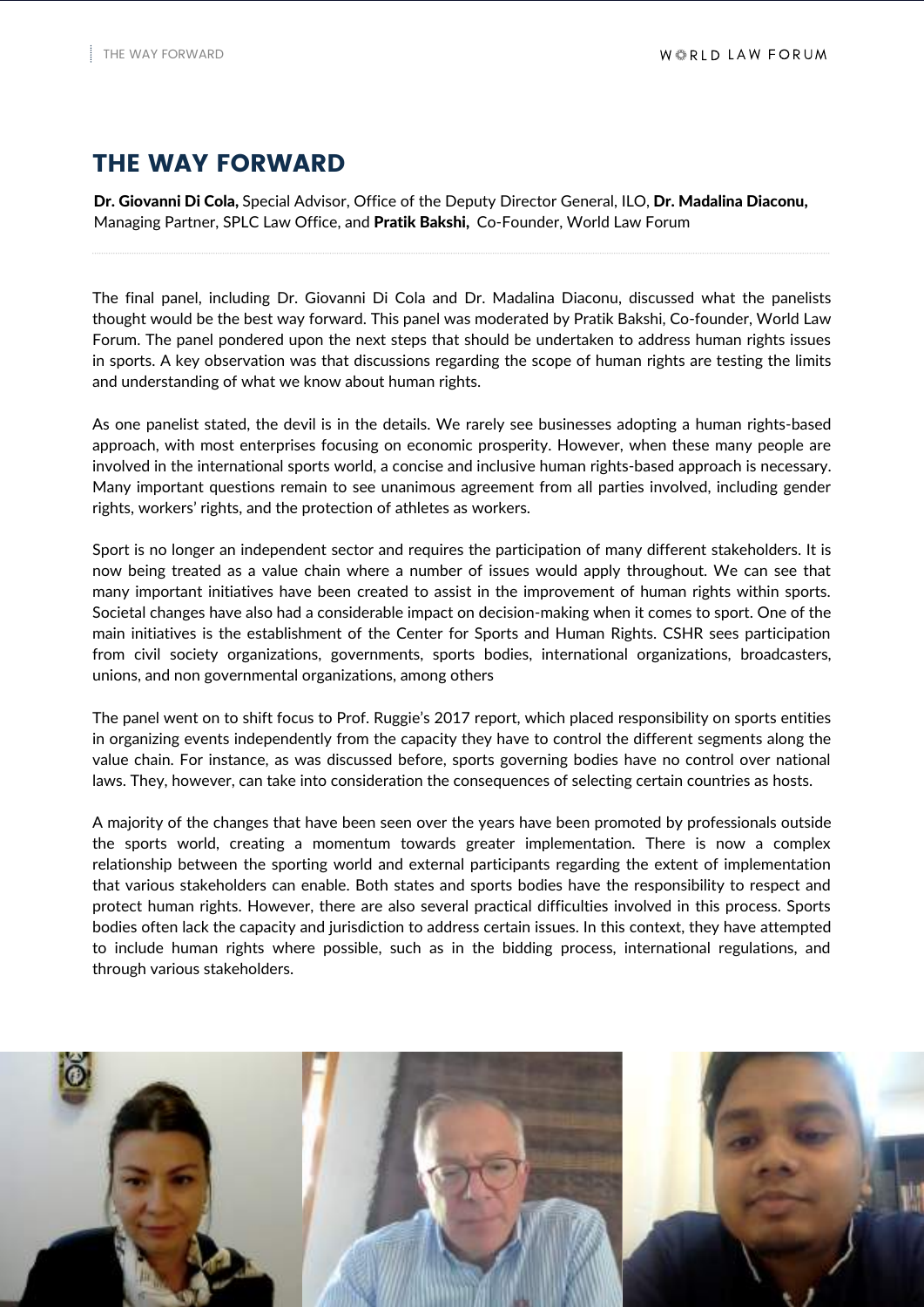Capacity in sport has been a longstanding issue. Documents such as the Agenda 2020 are weak and flawed when observed from the perspective of FIFA, IOC, and other sports governing bodies that find practical difficulties in implementing various aspects of human rights protections. In many instances, these bodies also lack jurisdiction when it comes to enforcement.

There are two main trends when it comes to the attitude of sports federations towards the issue of human rights. The first trend is that of sidestepping the issue of human rights altogether. While some of these governing bodies do not label themselves as human rights defenders, it is not necessarily true that their actions are in violation of human rights principles. The second trend involves bodies that have strived to catch up with societal changes and have declared themselves ready to implement the human rights agenda, including in their bidding processes, internal regulations, and other policies across the board. However, the gap between what is written in the policies, rules, and regulations and what occurs in practice can often be quite significant. This is often due to similar reasons such as lack of capacity and jurisdiction.

As stated before, an immense amount of detail is necessary to bridge the gap. Sports governing bodies need to become more explicit towards the centrality of human rights in their policies and operations. This mainly occurs through rules and regulations and an effective internal justice system that protects everyone against harassment and abuse. In addition, the governing bodies should also allow for an open discussion with the UN and other outside entities who can provide useful insight. Consumer awareness is increasingly becoming more important and civil society has a deep impact on the turnover of a company. The consumer's voice possesses a massive amount of leverage over enterprises, such that with the right amount of pressure from the outside, significant institutional change can occur.

An important takeaway of this panel was that we must admit we don't know everything regarding human rights and the only way to make progress is to listen to the needs of those who are most affected. Methodologies, mechanisms, and governance of sports bodies have a ways to go in the right direction before they can be fully effective.